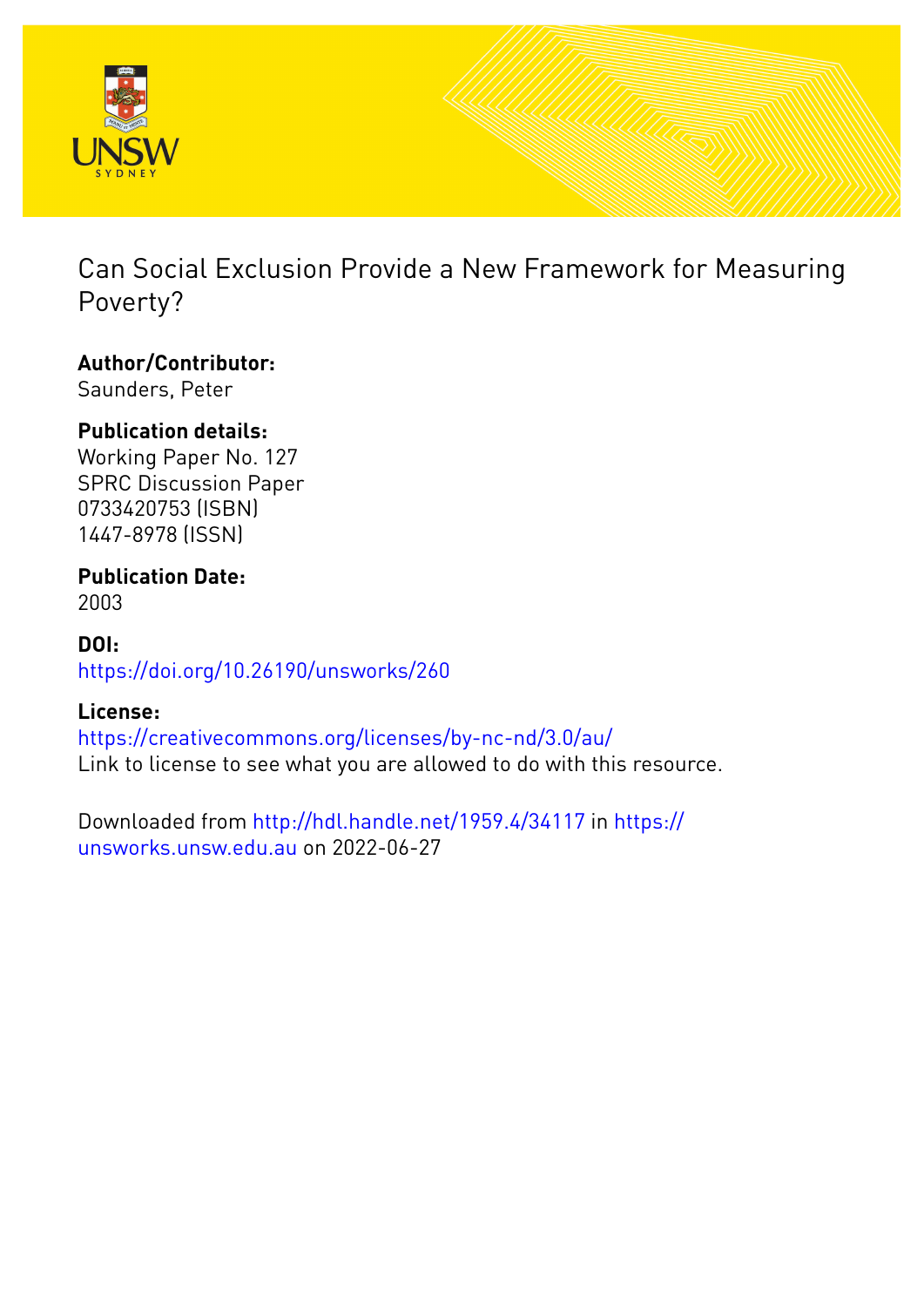

# **Can Social Exclusion Provide a New Framework for Measuring Poverty?**

By Peter Saunders

SPRC Discussion Paper No. 127 *October 2003*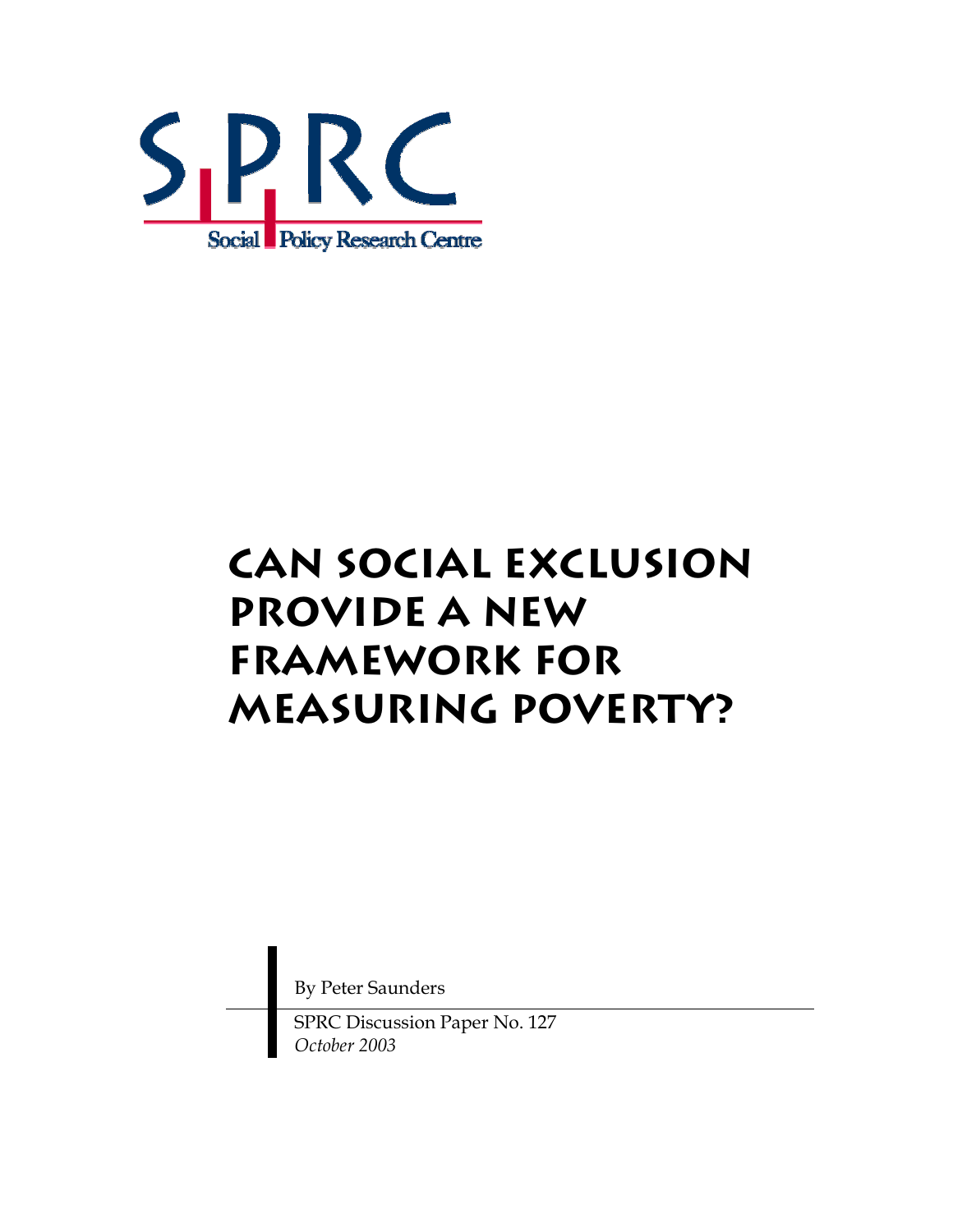Published by The Social Policy Research Centre University of New South Wales Sydney NSW 2052 Australia © SPRC 2003

ISSN: 1447-8978 ISBN: 0 7334 2075 3

Social Policy Research Centre Discussion Papers are a means of publishing results from the Centre's research, work commissioned by the Centre or research by visitors to the Centre, for discussion and comment in the research community and/or welfare sector before more formal publication. As with all the Centre's publications, the views expressed in this Discussion Paper do not reflect any official position on behalf of the Centre. This publication may be downloaded for use in private study, research, criticism and review. The publication is copyright, and may not be reproduced in any form without the prior permission of the author.

Peter Saunders, Jenny Chalmers and Bruce Bradbury Editors

About the Author: Professor Peter Saunders is the Director of the Social Policy Research Centre.

Correspondence to: Peter Saunders Email: p.saunders<sup>[m]</sup>unsw.edu.au

The paper was presented at the Policy Forum on *Measuring Social Inclusion and Exclusion: Dilemmas and Directions,* University of Queensland, 25 July 2003, and revised in August 2003.

Acknowledgements:

The author acknowledges the valuable comments on an earlier version of this paper provided by participants at the Workshop and by Joergen Elm Larsen, and the statistical support provided by Peter Siminski: the usual caveats apply.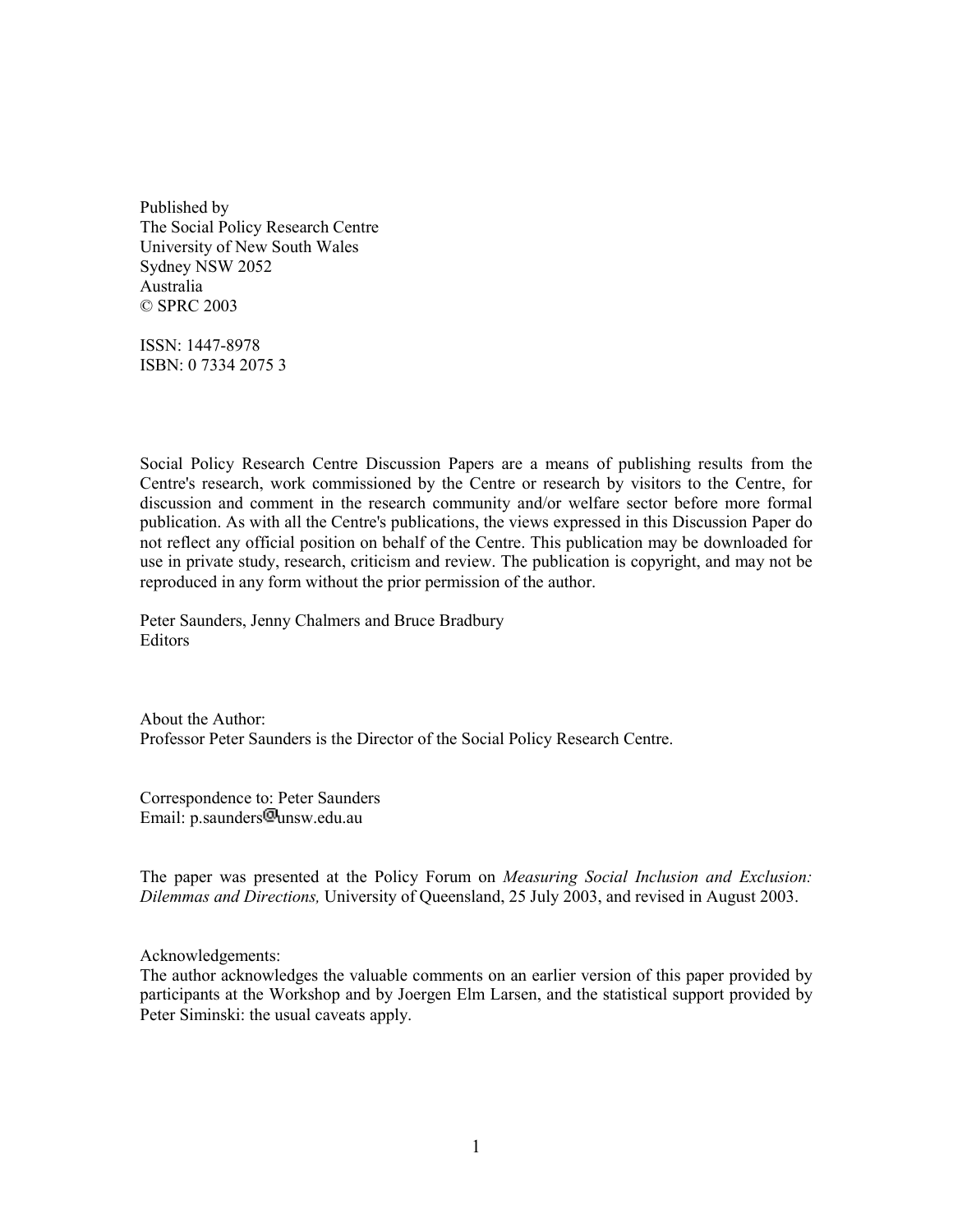## **Abstract**

This paper examines how the concept of social exclusion has evolved in the academic and policy debate in Australia in the last five years or so. It does not attempt to do this comprehensively, but illustrates some of the most important developments, in the process reflecting on some of the issues raised in earlier Australian contribution to the social exclusion literature. The paper is organised around three principal themes: concepts; measurement; and policy. One of the most attractive features of social exclusion is that it broadens the conventional framework that identifies poverty as a lack of resources relative to needs. In this respect, exclusion can be seen as extending other attempts to broader the resource notion of income poverty, specifically those associated with Townsend's notion of relative deprivation Sen's more recent ideas of functioning and capability. A range of issues raised in recent debate over the measurement of poverty and in related developments are then reviewed to illustrate the potential advantages of adopting a framework focused around the idea of social exclusion and how different dimensions of exclusion can be identified and quantified. Finally, evidence and experience from the UK and EC are used to show how an exclusion approach can help to promote, not replace, the need for additional work on poverty as conventionally defined and analysed. The paper concludes by arguing that researchers need to think more strategically about how research on exclusion and poverty can exert influence on those setting the policy agenda.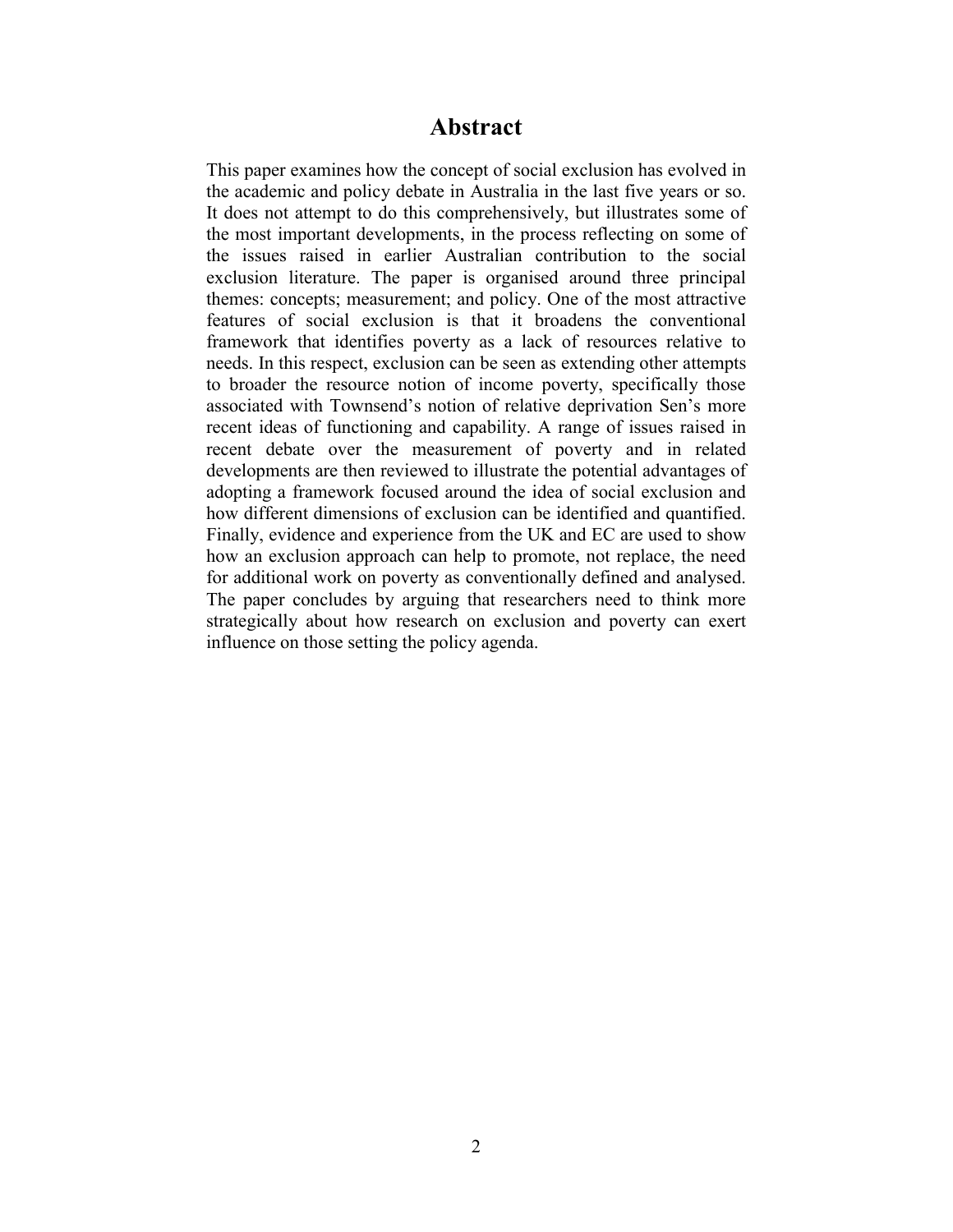## **1 Introduction**

It is now four years since Andrew Jones and Paul Smyth published their article 'Social Exclusion: A New Framework for Social Policy Analysis?' in *Just Policy* and probably more than five years since they wrote it (Jones and Smyth, 1999). In what was a perceptive contribution to the rather limited Australian literature on social exclusion, Jones and Smyth identified five potential benefits of a social exclusion framework. They were:

- Broadening the analysis of poverty;
- Providing a bridge to discussions of equality and citizenship;
- Providing a basis for understanding the peculiarities of difference;
- Highlighting the spatial dimensions of exclusion; and
- Facilitating cross-national comparisons.

They saw the two central tasks for social policy analysis in the context of social exclusion being to seek to understand the processes that result in social exclusion and to critically interrogate policy discourses that purport to redress exclusion.

This paper examines how the concept of social exclusion has evolved in the academic and policy debate in Australia in the five years or so since that article was written. It does not attempt to do this comprehensively, but rather tries to illustrate some of the most important developments, in the process reflecting on some of the issues raised in Jones and Smyth's insightful analysis.

The remarks that follow are organised around three principal themes: concepts; measurement; and policy.

#### **Concepts**

As noted by Jones and Smyth, one of the most attractive features of social exclusion is that it broadens the conventional framework that identifies poverty as a lack of resources relative to needs. In this respect, exclusion can be seen as extending other attempts to broader this resource notion of income (or primary) poverty, specifically those associated with Townsend's notion of relative deprivation (Townsend, 1979) and the more recent ideas of functioning and capability associated with the work of Sen (1987; 1999).

In what many still regard as the classic modern articulation of a deprivation approach to poverty, Peter Townsend defined poverty in the following terms:

Individuals, families and groups in the population can be said to be in poverty when they lack the resources to obtain the type of diet, participate in the activities and have the living conditions and amenities which are customary, or at least widely encouraged, or approved, in the societies to which they belong. Their resources are seriously below those commanded by the average individual or family that *they are in*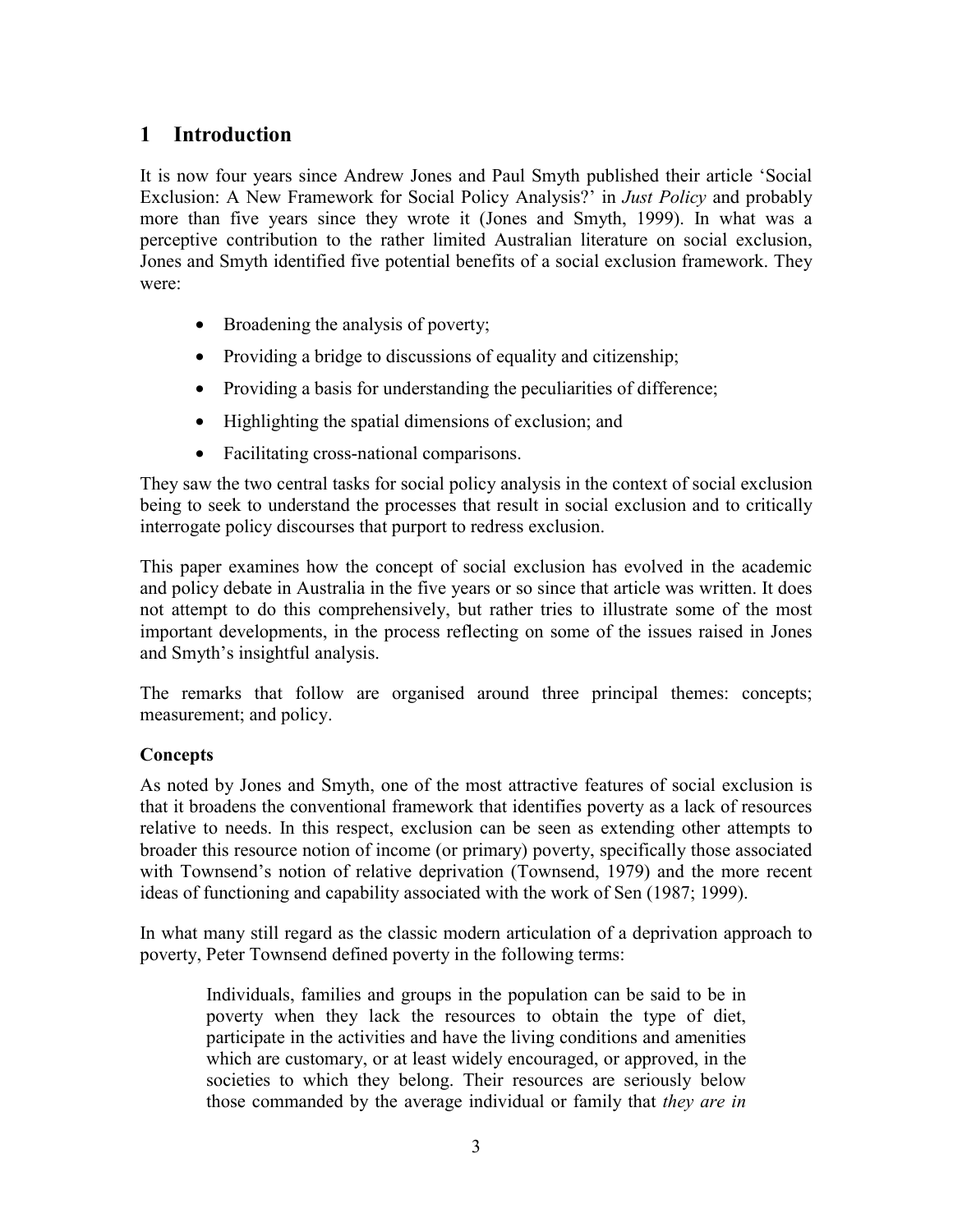*effect excluded from ordinary living patterns, customs and activities*. (Townsend, 1979: 31; emphasis added)

More recently, Nobel Prize winning economist Amartya Sen compares his notion of capabilities with the conventional approach to poverty as a lack of income as follows:

[I]ncome deprivations and capability deprivations often have considerable correlational linkages … If our attention is shifted from an exclusive concentration on income poverty to *the more inclusive idea of capability deprivation*, we can better understand the poverty of human lives and freedoms in terms of a different informational base (involving statistics of a kind that the income perspective tends to crowd out as a reference point for policy analysis). The role of income and wealth – important as it is along with other influences – has to be integrated into a broader and fuller picture of success and deprivation. (Sen, 1999: 20; emphasis added)

Townsend's work has been enormously influential among the academic community over the last two decades, but has had virtually no impact on policy – at least, not any that is readily discernible. In contrast, Sen's approach – despite (or perhaps because of) its greater operational challenges – has been more readily embraced by policy makers, including in Australia by Treasury Secretary Ken Henry, who spoke approvingly of the capability approach in an Address to the 2002 conference on *Towards Opportunity and Prosperity* (Henry, 2002).

Henry quoted approvingly from Sen (1983), who refers to a sub-set of capabilities which includes:

The capability to live without shame … that of being able to participate in the activities of the community … that of having self-respect … are examples of capabilities with extremely variable resource requirements. And ... the resource requirements typically go up in these cases with the average propensity of the nation. (Sen, 1983: 163 quoted by Henry, 2002: 45)

Accepting for the moment the need to move beyond an income poverty approach – I will return to this issue later – it is clear from this description that in terms of its language, the idea of capability – like that of exclusion – has been picked up in the current welfare reform debate.

Thus, the Howard Government's latest statement of its welfare reform objectives notes that:

People who depend for long periods on income support rather than paid work face increased risk of financial hardship and social exclusion. The longer they spend out of work the harder it is to get another job and the more likely they are to lose confidence. This can have negative effects on their personal relationships and lead to a sense of detachment from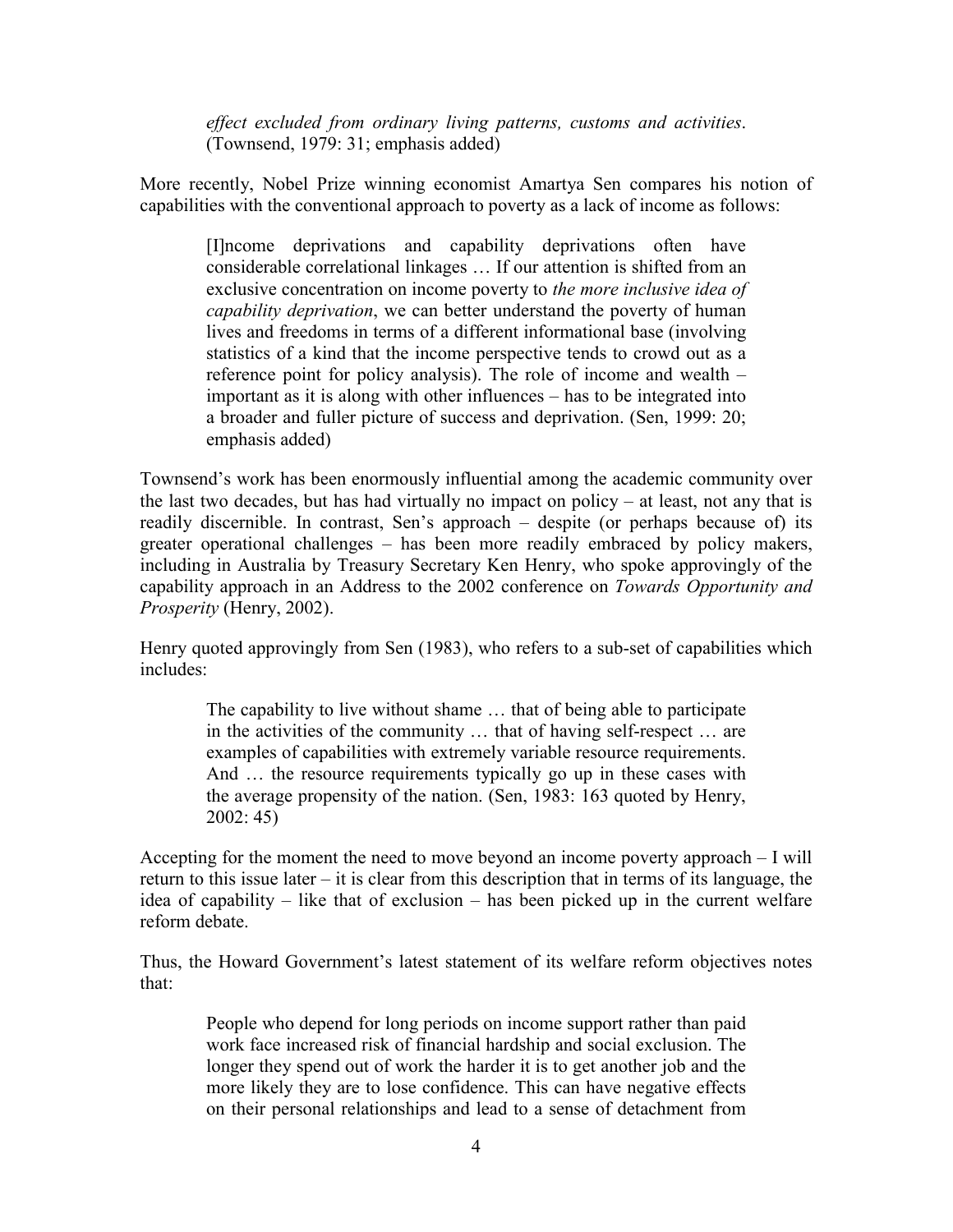society … The Government believes that Australia is best served by a safety net that encourages participation, through a renewed emphasis on expecting Australians to use all their existing capacities. (Commonwealth of Australia, 2002: 5 & 7)

Here we see not only how the ideas of social exclusion and capability have permeated the policy debate, but also how their cause is identified with long-term welfare dependence. Financial hardship (code for the 'p word') is mentioned, though only as a side effect of more enduring issues. Resource poverty, defined as low income relative to need, or deprivation in the sense of Townsend are nowhere in sight!

Having demonstrated that social exclusion has apparently become influential in the policy debate, it is pertinent to ask what it has to offer over and above what is provided by thinking in terms of either deprivation or capabilities? In order to answer this question, it is necessary to consider how social exclusion is itself defined. This is no easy task, since a precise definition of social exclusion has proved to be elusive.

It is far easier to give a sense of the principal concerns of social exclusion and how they differ from notions of resource poverty that it is to give a precise meaning to the term. In a useful review, Whiteford (2001) notes the European origins of social exclusion, and argues that:

European debates about social exclusion are more concerned with social relations and ruptures in the social contract. They are also implicitly focused on sub-sets of the low-income population who are distinguished within themselves and from the 'mainstream' by location, attitudes and behaviour. Not all low-income people are excluded from society, nor do all excluded people have low income. (Whiteford, 2001: 66)

This description signifies how a focus on social exclusion can contribute to those forms of exclusion that it seeks to redress. In the wrong hands, social exclusion can become a vehicle for vilifying those who do not conform and an excuse for seeing their problems as caused by their own 'aberrant behaviour'. Aside from these concerns, the characteristics of exclusion identified by Whiteford do not take us forward in the search for a more precise definition.

More effort in this direction has been undertaken in the UK, where social exclusion now feastures very prominently on the policy agenda of the Blair Government. There, the Social Exclusion Unit (SEU) has defined social exclusion as:

A shorthand label for what can happen when individuals *or areas* suffer from a combination of *linked problems* such as unemployment, *poor skills*, low incomes, poor housing, *high crime* environments, *bad health* and *family breakdown*.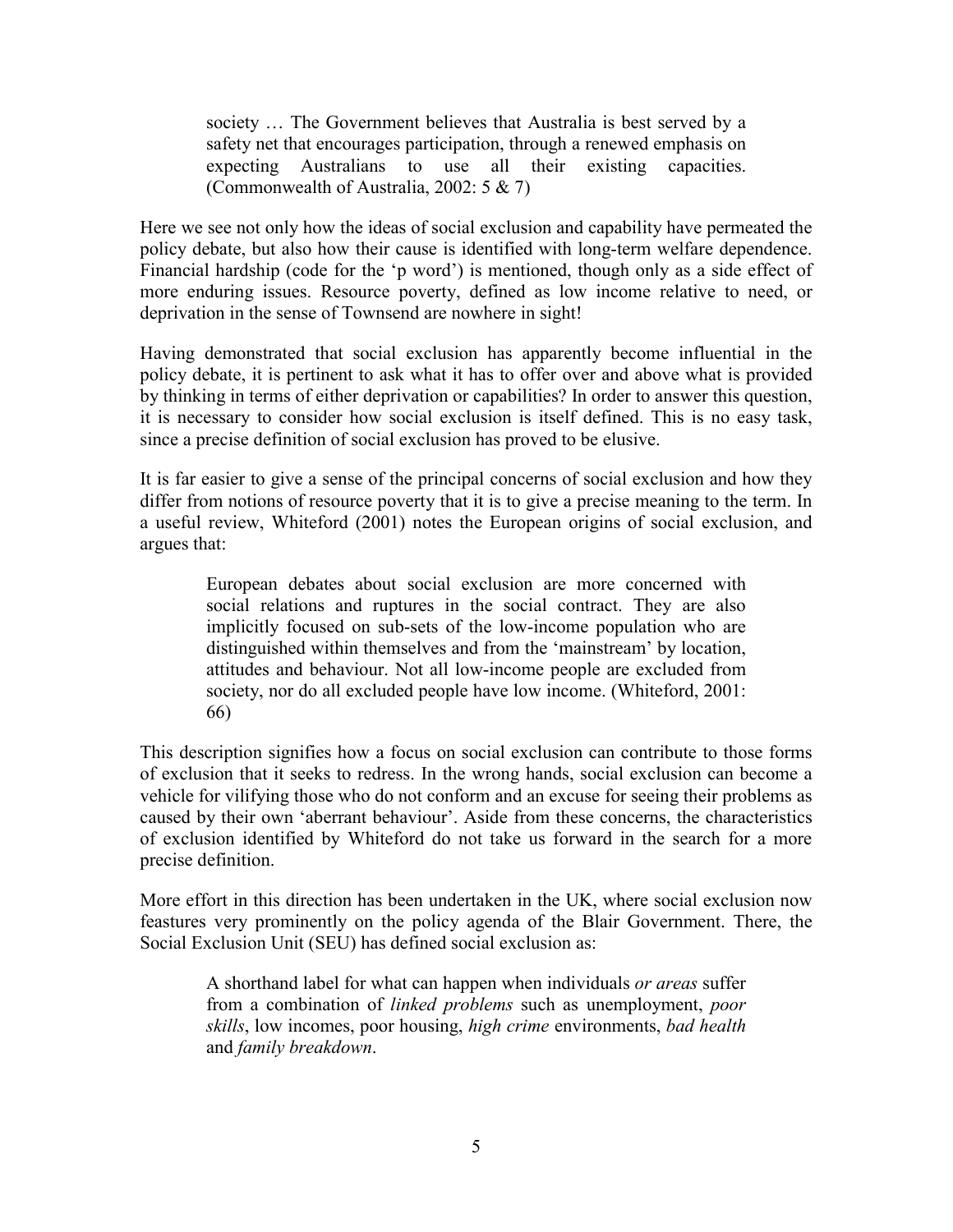The definition embodies several key aspects of how social exclusion differs from most traditional notions of resource poverty, as encapsulated in the underlined phrases. These give emphasis to the idea that social exclusion is:

- Not just a characteristic of individuals;
- Is multi-dimensional and reflects a combination of inter-related factors; and
- Focuses on causes (low skills), outcomes (high crime) and processes (family breakdown), as opposed to just available resources at a point in time.

However, Ruth Levitas (2000) has pointed out that since the SEU definition fails to point out what actually does happen – or indeed whether anything at all happens – it does not constitute a definition of social exclusion.

In response to these concerns, Burchardt (2000) has proposed the following, more precise definition:

An individual is socially excluded if he or she does not participate to a reasonable degree over time in certain activities of his or her society, and (a) this is for reasons beyond his or her control, and (b) he or she would like to participate.

This definition leaves open the issue of how the scope of those 'certain activities' whose enforced absence constitutes exclusion is established. It also suffers from the fact that there are many activities which satisfy conditions (a) and (b) but do not represent any form of social exclusion. To give an example, the fact that I was not selected to play in the recent NSW State of Origin team despite my availability and willingness (indeed, eagerness!) to play is not an example of social exclusion that has any relevance for social policy (except possibly for public health, but that is another matter!).

We need to be clear about the distinction between warranted (or legitimate) and unwarranted (or discriminatory) acts of exclusion. So too, is it necessary to distinguish between involuntary (or imposed) and voluntary (or chosen) exclusion – although the latter may reflect circumstances that are themselves the product of earlier involuntary and imposed choices or actions. Setting the dividing line between the different types of exclusion has not attracted sufficient attention, despite its importance to the social exclusion debate.

Others have been less concerned about getting a precise definition of social exclusion, citing some of the problems that conventional poverty research (and more importantly, its credibility and policy impact) has encountered as a consequence of protracted disagreement over definitional issues. Rather than seek what may turn out to be an unwarranted clarity of definition, a better strategy may be to develop a general conception of social exclusion, either by identifying specific problems that are examples of exclusion, or by characterising social exclusion as a lack of participation in key aspects of society without pre-judging what forms this might take in specific instances (Burchardt, 2000).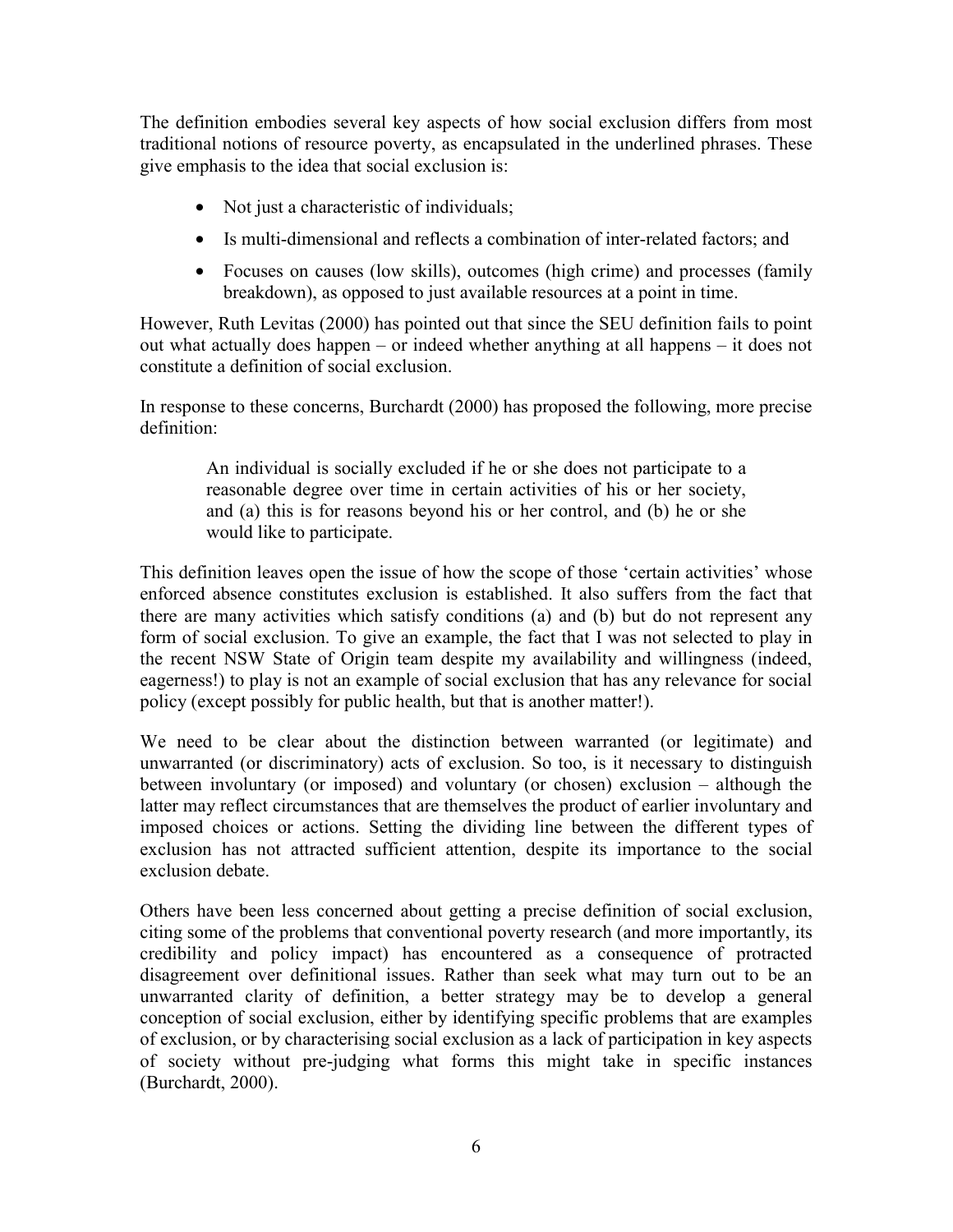Viewed from either of these perspectives, the SEU conception of social exclusion is clearly differentiated from income poverty, as indicated earlier. It is also the case, as implied in the earlier quote from Whiteford and as Micklewright has recently emphasised, that income poverty is neither a necessary nor a sufficient condition for many of the specific conditions referred to (Micklewight, 2002). This still leaves open the issue of what it is about social exclusion that differentiates it from related social problems such as income poverty, unemployment or regional disparities in service provision (public and private).

Here, the work of Atkinson (1998) has been valuable in identifying three key features of social exclusion:

- *relativity* the idea that exclusion can only be judged by comparing the circumstances of some individuals (or groups or communities) relative to others, in a given place and at a given time;
- *agency* the idea that people are excluded by acts of some agent(s); and
- *dynamics* the idea that the characteristics of exclusion (and its adverse effects) may only become apparent over time, as an accumulated response.

All three features highlight that idea that exclusion is the result of certain *processes*, and it is this emphasis that Donnison (1998) approves of because it shifts the focus onto who is excluded, by whom, in what ways, and from what – questions that shape the policy (and other) responses to exclusion, and help to define the 'inclusion' that such responses seek to achieve.

It is somewhat ironic that much of the empirical literature on social exclusion (discussed in more detail below) has focused on the characteristics and conditions of those who have been excluded from various domains of economic and social life, with relatively little attention paid to the acts of exclusion themselves, and even less to identifying those individuals, institutions, structures or conventions that implicitly endorse and are thus responsible for accommodating various acts of exclusion. If we are to gain an understanding of the *processes* of exclusion, it is necessary to identify those whose actions exclude others as well as those who actually experience exclusion. Only then will we be able to understand the conditions that condone or encourage exclusion, and thus be in a position to alleviate or eradicate its effects.

Trying to unravel these effects is not easy. The pensioner who stays at home through fear of being assaulted is excluded, on the face of it, by her or his own decisions. Who is doing the excluding in this case? The young people in the neighbourhood whose raucous behaviour gives rise to the initial fear, those who have allowed local public infrastructure to run down and not provide appropriate facilities where youngsters can meet, or those whose economic mismanagement has produced the unemployment that breeds the social discontent that can lead to anti-social acts? The aged end up being excluded, but trying to identify what act or acts have excluded them (or led them to exclude themselves) is very difficult.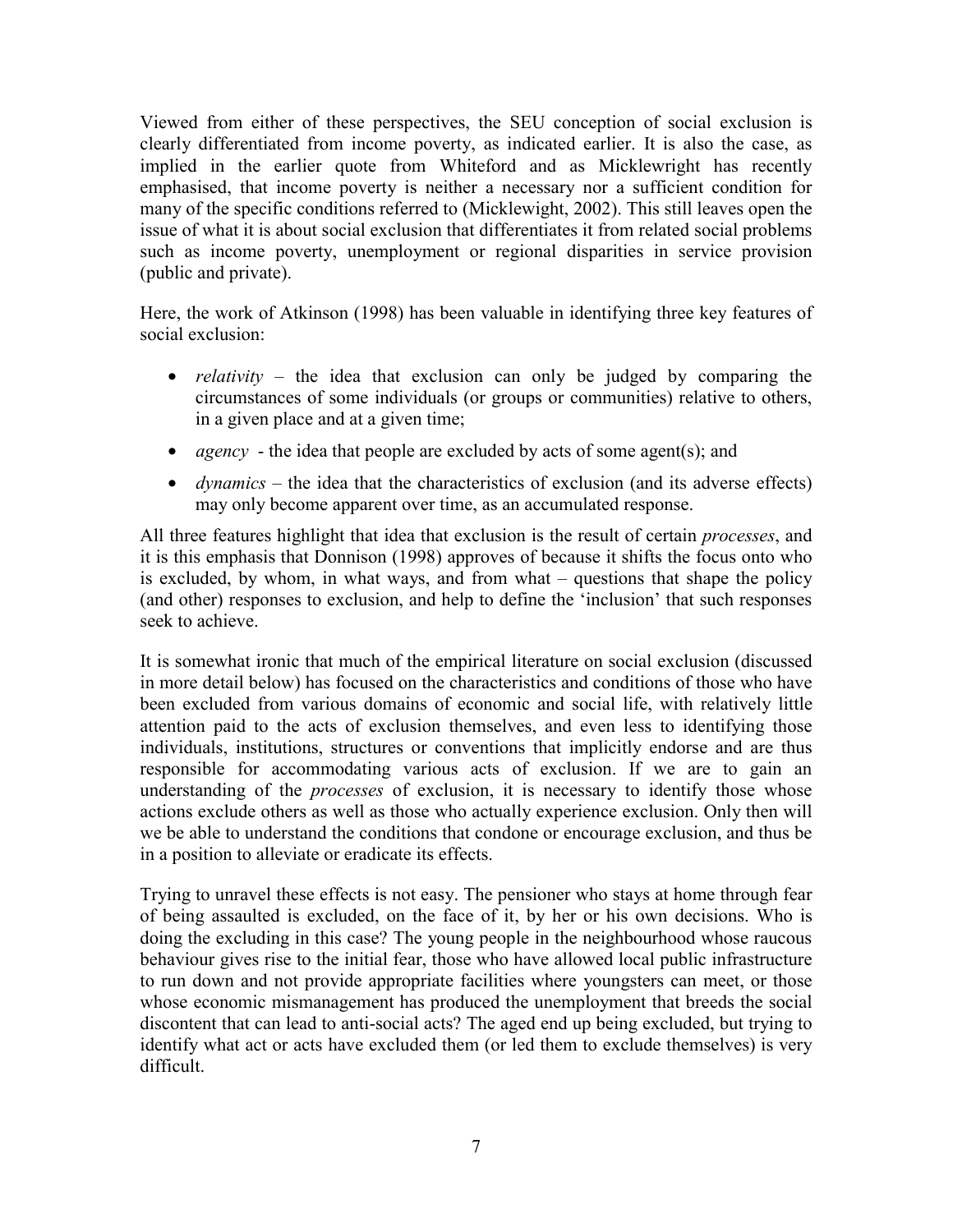Recent UK research on social exclusion by Burchardt (2000) and Bradshaw and colleagues – the latter described in Bradshaw's recent Plenary Address to the 2003 Australian Social Policy Conference (ASPC) that is available on the SPRC website at www.sprc.unsw.edu.au (Bradshaw, 2003) - has identified the following four dimensions of exclusion:

- *Consumption* the capacity to purchase goods and services, as constrained by low income relative to need;
- *Production* lack of participation in economically or socially valued activities;
- *Political engagement* lack of involvement in local or national decisionmaking; and
- *Social interaction* lacking emotional support or integration with family, friends or community.

The fact that four forms of exclusion are identified reinforces its multi-dimensional nature – an aspect that presents some measurement challenges (see below) - but it has the advantage that the concept itself does not depend on a single measure. As the recent Australian poverty debate illustrates, the problem with relying on a single measure like an income poverty line is that if its legitimacy is challenged, the whole research edifice based upon it can be permanently undermined.

There is, however, a need for caution when interpreting statistics that purport to provide evidence of exclusion in several of the dimensions identified above. Should we define a sole mother as less excluded than an unemployed man (or women) simply because she is participating in caring for her child(ren) which is seen as a socially valued activity? Is it not possible that these caring responsibilities may prevent the sole parent from participating in other ways and thus contribute to other forms of exclusion?

In what sense does a lack of involvement in decision-making constitute exclusion? Many (probably most) Australians choose to have little or no involvement in the political processes – yet this lack of engagement in what is a key aspect of civil society is not an example of enforced exclusion, quite the opposite. Does compulsory voting mean that there is less political exclusion (or more political engagement) in Australia than in the UK? Would Australia become a better place if – as Treasurer Costello has recently speculated – we all learnt to trust one another more, or engaged in more voluntary activity (perhaps as part of a new citizens' mutual obligation requirement!)?

In order to address these issues – and thus to better identify examples of social exclusion – we need to combine information with what people actually do or do not do, with information on what they would like to do (or not do). We also need to open up a dialogue on the other side of exclusion, focusing on identifying acts of exclusion and those who perform them, as well as on actions that are *not* taken (but could and should be) that serve to exclude such groups as people with a disability who are excluded from public spaces by a failure to provide appropriate disability access.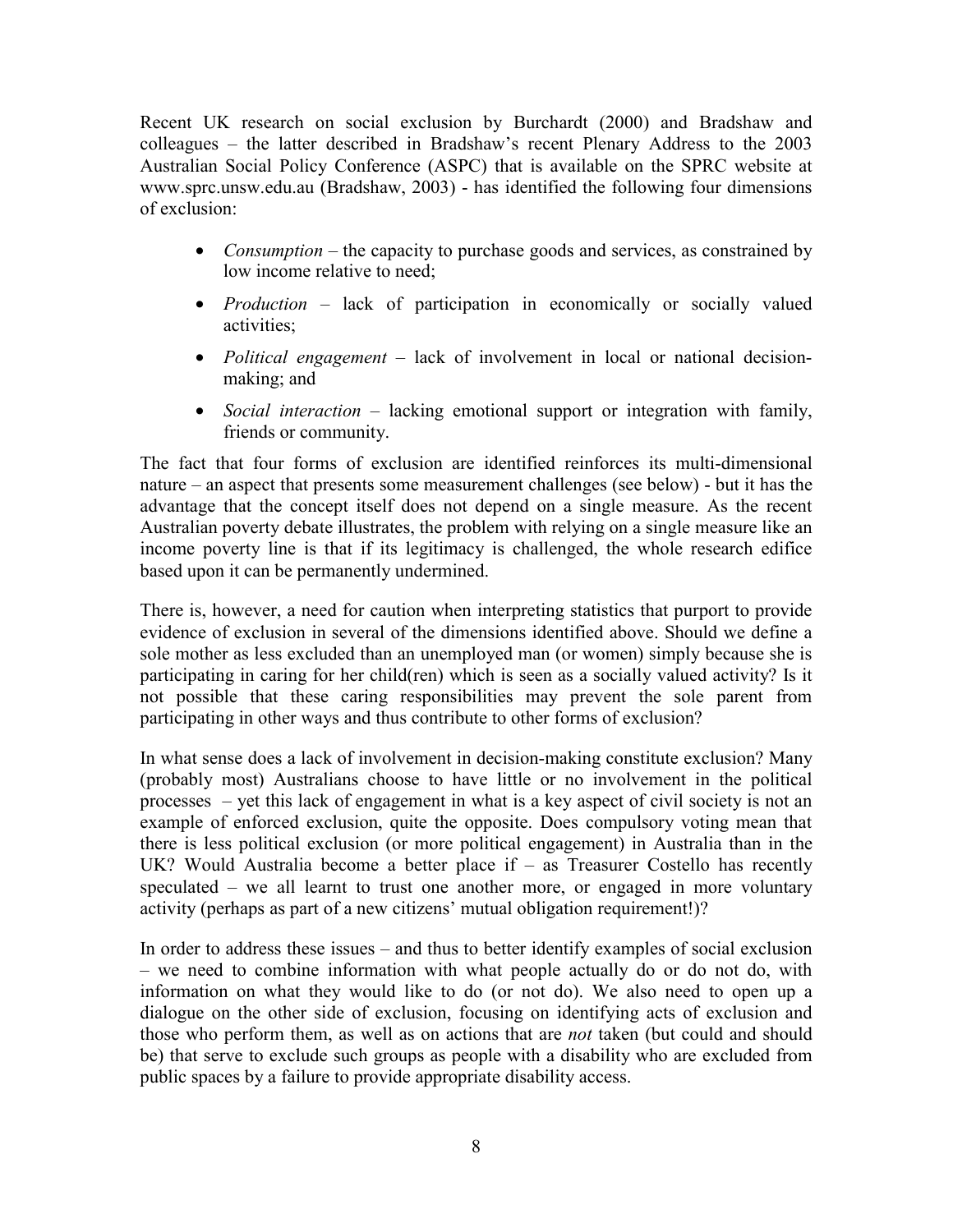There is much to be done (particularly in Australia, where we are way behind the UK and the rest of the EC) but existing research on social exclusion has already providing some valuable new insights. Thus, Jonathan Bradshaw (an initial social exclusion sceptic, but latter-day convert) noted at the ASPC that recent work by the SEU has enriched understanding of poverty by drawing attention to the role of transport barriers in excluding poor people in Britain. He notes that:

'Transport is relevant to social exclusion because those without access to a car have difficulty accessing employment, education, health and other services, food shops, sporting, leisure and cultural activities. People without cars rely mainly on buses. Poor people face barriers in accessing buses. In addition, there are problems of frequency, reliability, coverage and cost – bus fares have risen by 30 per cent in the last 20 years [and] spending on bus subsidies has fallen by two-thirds since 1985. Overall, transport spending is highly regressive, with better-off road users and rail users receiving much more of the subsidies than worse-off bus users.' (Bradshaw, 2003: 7)

A similar story applies in Australia, where fare subsidies (and even entire public transport networks) that have been reduced or abolished in the name of microeconomic reform have served to exclude many people and communities from the economic prosperity that they were led to expect would be delivered by the reform process (Pusey, 2003).

In summary, there is much to be dome to further clarify the concept of social exclusion and increase understanding of its nature and effects. Considerable progress has been made in Europe, but Australia lags well behind and there is a concern that the use of the term social exclusion in the current welfare reform debate may serve to further exclude groups who are not willing to conform to the government's understanding of the issues and their causes.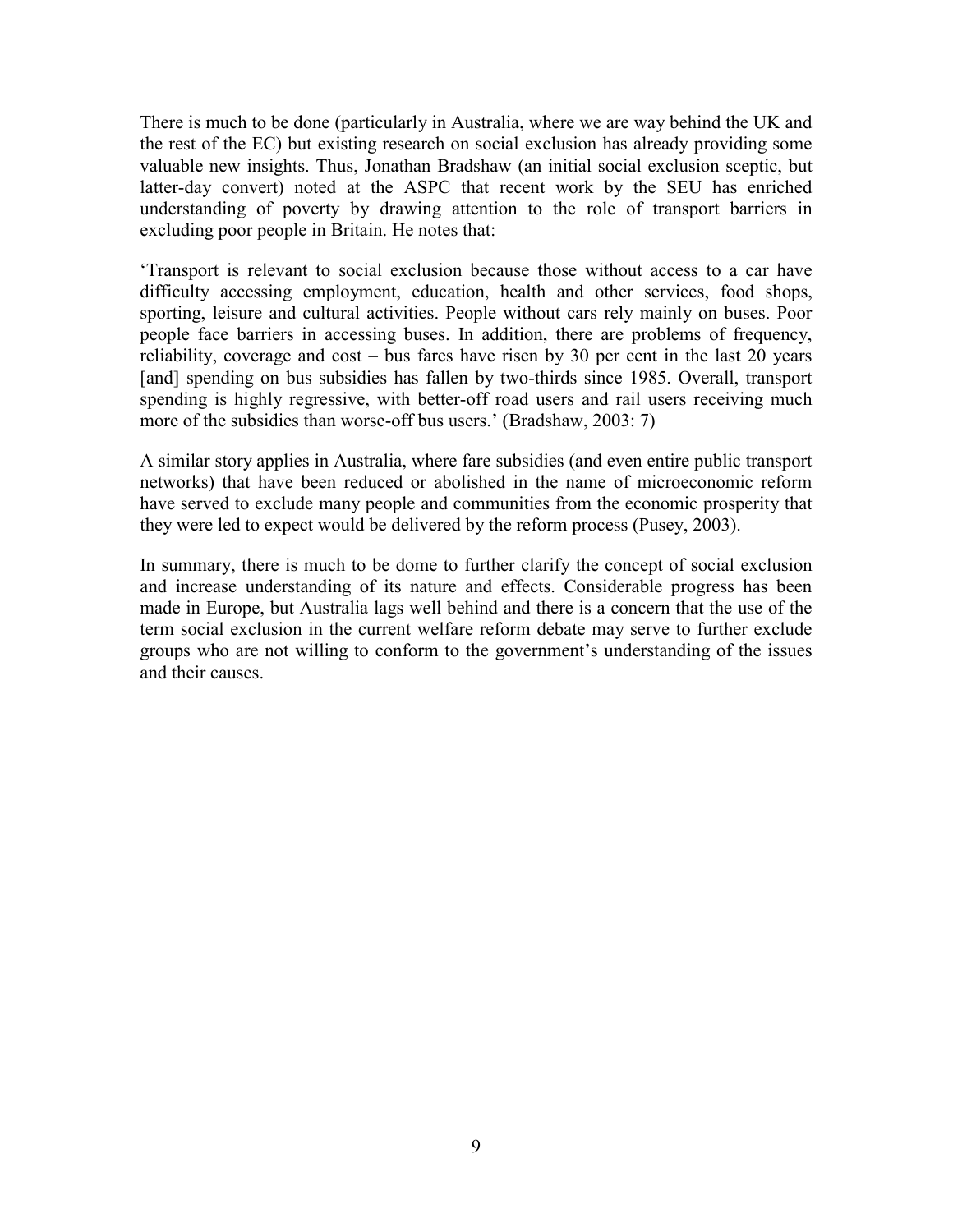#### **2 Measurement**

There is little doubt that the social exclusion agenda in Australia has been given a boost by the high profile disputes that have emerged about the measurement of statistical trends in poverty. There is currently no clear consensus among poverty researchers regarding the measurement of poverty and the poverty statistics are regarded with suspicion in the community and with little short of contempt among the policy elite who no longer refer to the 'p word'.

This is not the time to dwell on these issues (it would take me all day to do them justice!), but it is important to emphasise that among all of the mischief that has emanated from organisations like the Centre for Independent Studies (home of "The Other Peter Saunders"!), those working seriously on poverty research (which does *not* include the CIS, since their role has involved commenting on the research done by others) have begun to report findings that bring into question the current framework in ways that point to the potential benefits of a social exclusion approach.

These relate to the lack of overlap between income poverty as conventionally defined, and more direct indicators of deprivation or exclusion. Some examples. For the UK, Bradshaw (2003) reports estimates of three different notions of poverty: Income poverty (IP; defined relative to a poverty line set at 60 per cent of median income); deprivation poverty (DP; defined as lacking four or more socially perceived necessities); and subjective poverty (SP; those who say their income is well below what they need to avoid poverty).

Using data from the recent Poverty and Social Exclusion Survey (PSE) - financed and conducted independently of government (Gordon et al., 2000) – he finds that 19 per cent of the population are IP, 17 per cent are DP and 20 per cent are SP. However, while 33 per cent are poor on at least one measure, only 16 per cent are poor on at least two of the three measures, and only 5.7 per cent are poor on all three. These latter percentages differ little from what would be expected if the three poverty measures were completely independent or statistically uncorrelated with each other, casting doubt on whether they are measuring the same thing. How poverty is conceived and measured matters.

My own research using Australian data points to a somewhat similar finding (Saunders, 2003). For example, using the latest *Household Expenditure Survey*, I estimate that the national poverty rate was around 23 per cent in 1998-99 using a slightly amended version of the Henderson poverty line. If poverty is estimated using expenditure rather than income, the poverty rate falls slightly, to just over 20 per cent.

However, if poverty is defined as a situation in which *both* income and expenditure are below the poverty line, the poverty rate falls sharply to below 12 per cent. Those who are poor on this latter measure have neither the incomes, nor the access to other resources that are needed to support the expenditures required to sustain a poverty line level of living: they can be described of as being in *core* or *constrained poverty*. Replacing the Henderson poverty line with one based on 50 per cent of median income lowers all three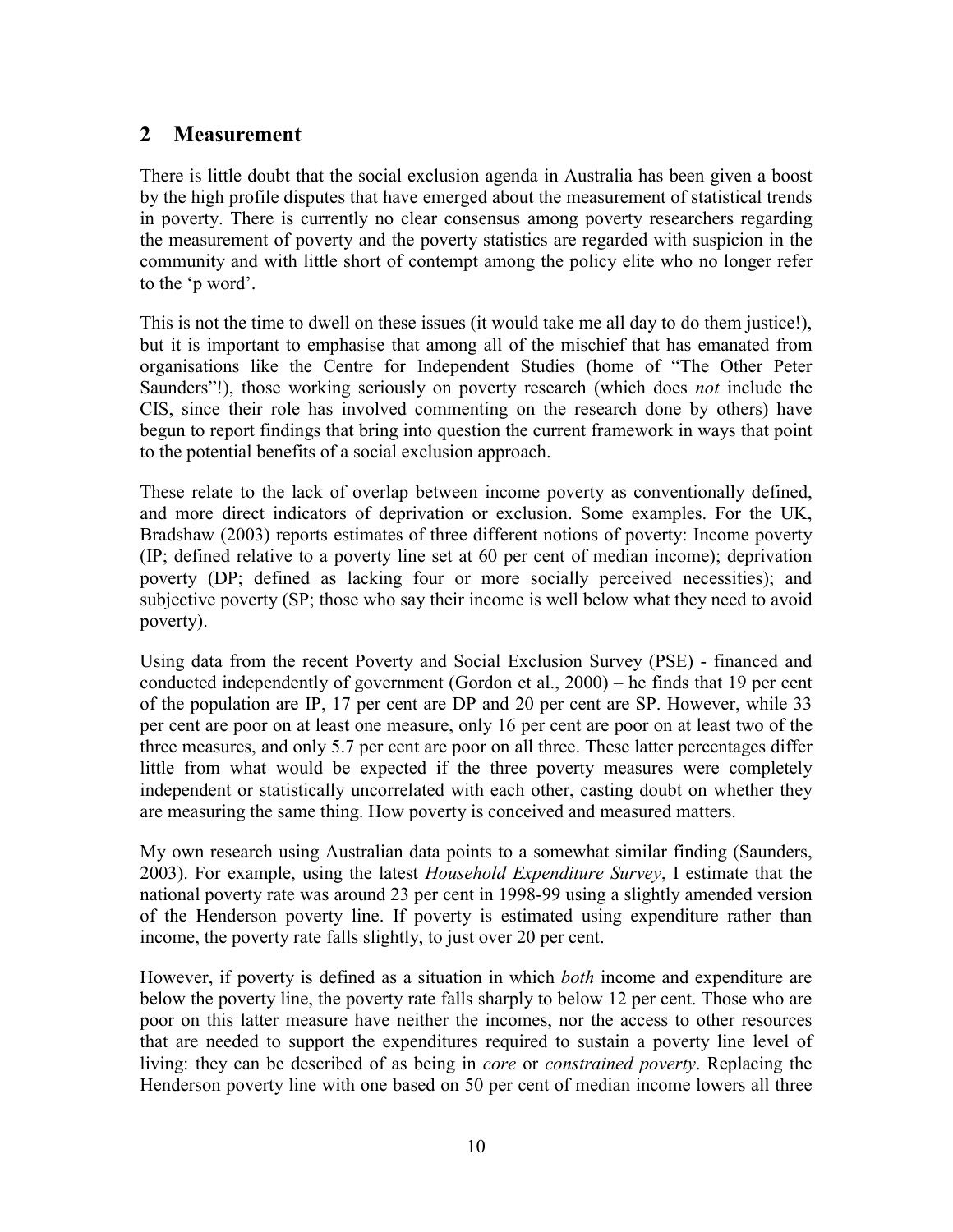poverty rates but does not affect the extent of the decline when the more restrictive definition is employed.

The same HES data can be used to examine the overlap between income poverty and financial stress or other measures of hardship or deprivation (see Table 1). These hardship indicators (analysed in detail by McColl, Pietsch and Gatenby, 2001 and Bray, 2001) were derived by first asking whether or not people had participated in the various activities over the course of the previous year. For those that had not, they were then asked whether this was because they did not want to, or because they could not afford to. The responses refer only to those who indicated that they could not afford the activity, and are thus consistent with being excluded (the earlier comments notwithstanding).

On an income basis, the overall poverty rate is estimated to be just over 25 per cent (slightly higher than the figure quoted earlier reflecting a number of technical differences in scope and variable definition). If poverty is now defined as having a poverty-level income *and* experiencing at least one of the fourteen hardship indicators shown in Table 1, the poverty rate declines to 18 per cent.

If we focus only on the six core deprivation indicators shown in italics in Table 1, then less than 10 per cent are both income poor and experiencing core deprivation. Again, the overlaps are surprisingly low, casting doubt on the reliability of the different methods used to estimate poverty.

| Hardship        | Definition                                                                                                                                                                                                                                                                                                                                                                       |  |  |  |
|-----------------|----------------------------------------------------------------------------------------------------------------------------------------------------------------------------------------------------------------------------------------------------------------------------------------------------------------------------------------------------------------------------------|--|--|--|
| Indicator       |                                                                                                                                                                                                                                                                                                                                                                                  |  |  |  |
| H1              | Cannot afford a week's holiday away from home each year                                                                                                                                                                                                                                                                                                                          |  |  |  |
| H <sub>2</sub>  | Cannot afford a night out once a fortnight                                                                                                                                                                                                                                                                                                                                       |  |  |  |
| H <sub>3</sub>  | Cannot afford to have friends/family over for a meal once a month                                                                                                                                                                                                                                                                                                                |  |  |  |
| H4              | Cannot afford a special meal once a week                                                                                                                                                                                                                                                                                                                                         |  |  |  |
| H <sub>5</sub>  | Cannot afford brand new clothes (usually but second-hand)                                                                                                                                                                                                                                                                                                                        |  |  |  |
| H <sub>6</sub>  | Cannot afford leisure or hobby activities                                                                                                                                                                                                                                                                                                                                        |  |  |  |
| H7              | In the last year due to shortage of money $(LYSM)$ , could not pay gas,                                                                                                                                                                                                                                                                                                          |  |  |  |
|                 | electricity or telephone on time                                                                                                                                                                                                                                                                                                                                                 |  |  |  |
| H8              | LYSM, could not pay car registration or insurance on time                                                                                                                                                                                                                                                                                                                        |  |  |  |
| H9              | LYSM, pawned or sold something                                                                                                                                                                                                                                                                                                                                                   |  |  |  |
| H10             | LYSM, went without meals                                                                                                                                                                                                                                                                                                                                                         |  |  |  |
| HII             | LYSM, unable to heat home                                                                                                                                                                                                                                                                                                                                                        |  |  |  |
| H12             | LYSM, sought assistance from a welfare or community agency                                                                                                                                                                                                                                                                                                                       |  |  |  |
| H13             | LYSM, sought financial help from friends or family                                                                                                                                                                                                                                                                                                                               |  |  |  |
| H <sub>14</sub> | Could not raise \$2000 in a week if had to                                                                                                                                                                                                                                                                                                                                       |  |  |  |
| $\mathbf{r}$    | $\mathbf{r}$ $\mathbf{r}$ $\mathbf{r}$ $\mathbf{r}$ $\mathbf{r}$ $\mathbf{r}$ $\mathbf{r}$ $\mathbf{r}$ $\mathbf{r}$ $\mathbf{r}$ $\mathbf{r}$ $\mathbf{r}$ $\mathbf{r}$ $\mathbf{r}$ $\mathbf{r}$ $\mathbf{r}$ $\mathbf{r}$ $\mathbf{r}$ $\mathbf{r}$ $\mathbf{r}$ $\mathbf{r}$ $\mathbf{r}$ $\mathbf{r}$ $\mathbf{r}$ $\mathbf{$<br>$\mathbf{r}$<br>$\epsilon$ = $\sim$ $\sim$ |  |  |  |

#### **Table 1: Indicators of Hardship and Financial Stress**

**Source:** Household Expenditure Survey, User Guide 1998-99, ABS Catalogue No. 6527.0.

The HES financial stress/hardship data can also be used to explore patterns of social exclusion. In order to illustrate the potential of such an approach, I have defined the following three forms of exclusion: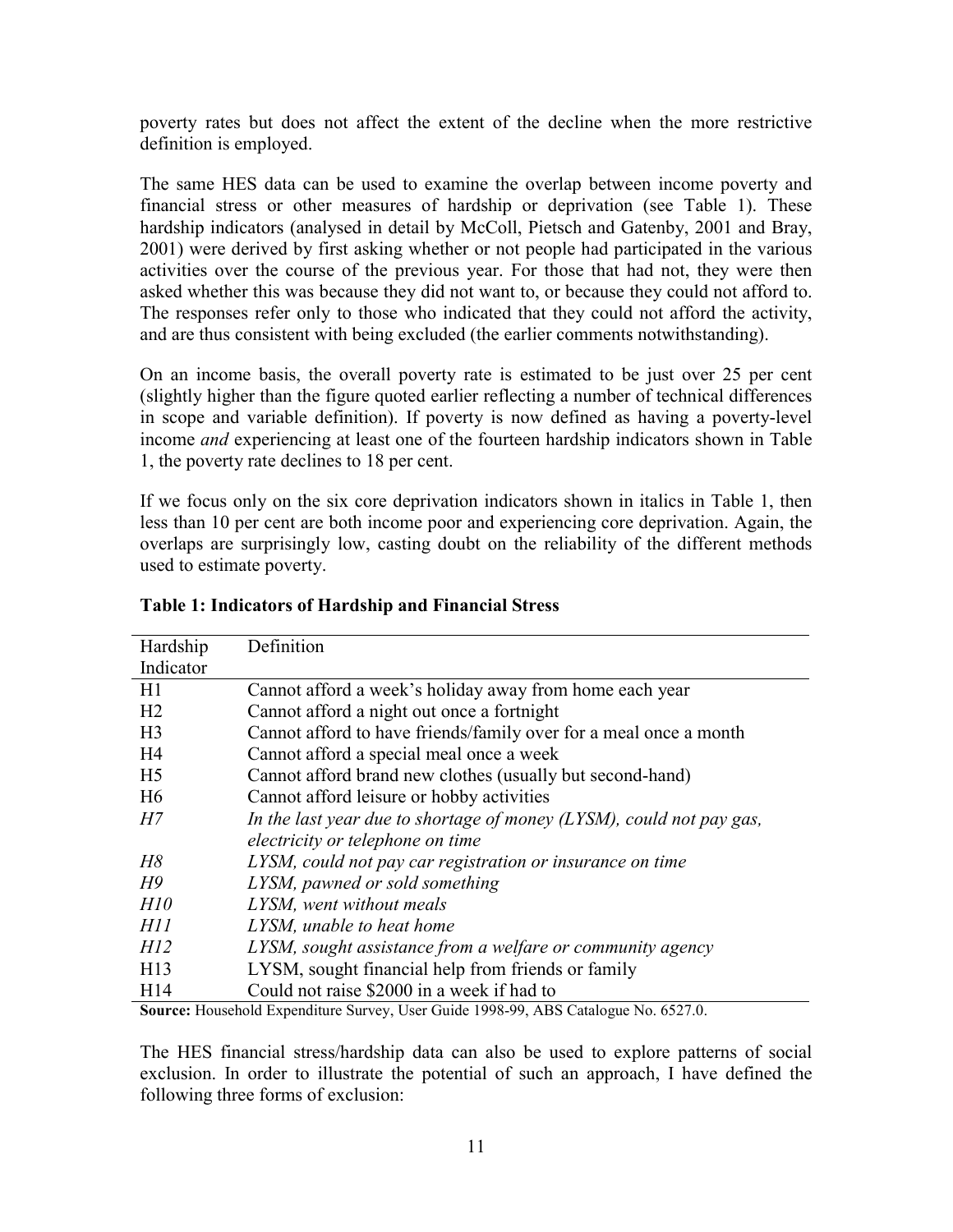- *Lack of social interaction* based on the responses to hardship indicators H1, H2 and H3 in Table 2;
- *Domestic deprivation* based on the responses to indicators H4, H7, H10 and H11; and
- *Extreme consumption hardship* based on the responses to indicators H8, H9 and H12.

If we further define those who are excluded in each dimension as those who report *two or more* problems in each area, then the exclusion profile is that shown in Table 2.

| Form of<br>Exclusion | All<br>households | Single:<br>Aged | Non-aged | Couples:<br>Aged | Non-aged | Couples<br>with<br>children | Sole parents |
|----------------------|-------------------|-----------------|----------|------------------|----------|-----------------------------|--------------|
| Lack of              |                   |                 |          |                  |          |                             |              |
| social               | 15.8              | 13.2            | 14.2     | 9.4              | 9.4      | 19.0                        | 34.7         |
| interaction          |                   |                 |          |                  |          |                             |              |
| Domestic             | 7.4               | 3.8             | 11.7     | 1.3              | 3.1      | 7.1                         | 25.5         |
| deprivation          |                   |                 |          |                  |          |                             |              |
| Extreme              |                   |                 |          |                  |          |                             |              |
| consumption          | 3.4               | 0.7             | 3.6      | 0.5              | 1.0      | 2.9                         | 11.5         |
| hardship             |                   |                 |          |                  |          |                             |              |

**Table 2: The Profile of Exclusion in Australia in 1998-99 (percentages)** 

**Source:** Household Expenditure Survey, 1998-99 – see text.

These results indicate that the predominant form of exclusion experienced by Australian households in 1998-99 was a lack of social interaction. This was more than twice as prevalent as domestic deprivation, which was in turn around twice as prevalent as extreme consumption hardship. In addition, lack of social interaction was much higher among households with children than among those without children.

In general, the incidence of all forms of social exclusion except social interaction is lower among the aged, although it is difficult to discern whether this reflects a lack of affordability or a lack of interest in participating in the specific forms of social interaction covered in the survey. Finally, sole parents are the most excluded group on all three indicators, followed by non-aged single people and couples with children.

These results are only preliminary and indicative, but they illustrate that it is possible using existing data to identify patterns of social exclusion at the national level. It is important to emphasise that the results should not be interpreted to mean that it is time to give up the ghost on income poverty. Instead, they suggest that the existing poverty line needs revising to take account of other ways of identifying evidence of unmet need that is synonymous with poverty (see Saunders, 2003 for development of this idea).

Another way forward – as a complement to the development of a new poverty measure, not as a replacement of it – involves developing a more systematic suite of indicators of social exclusion. Here, the fact that Australia has so far fallen so far behind developments in the UK and other parts of Europe means that there is much to draw on from overseas experience.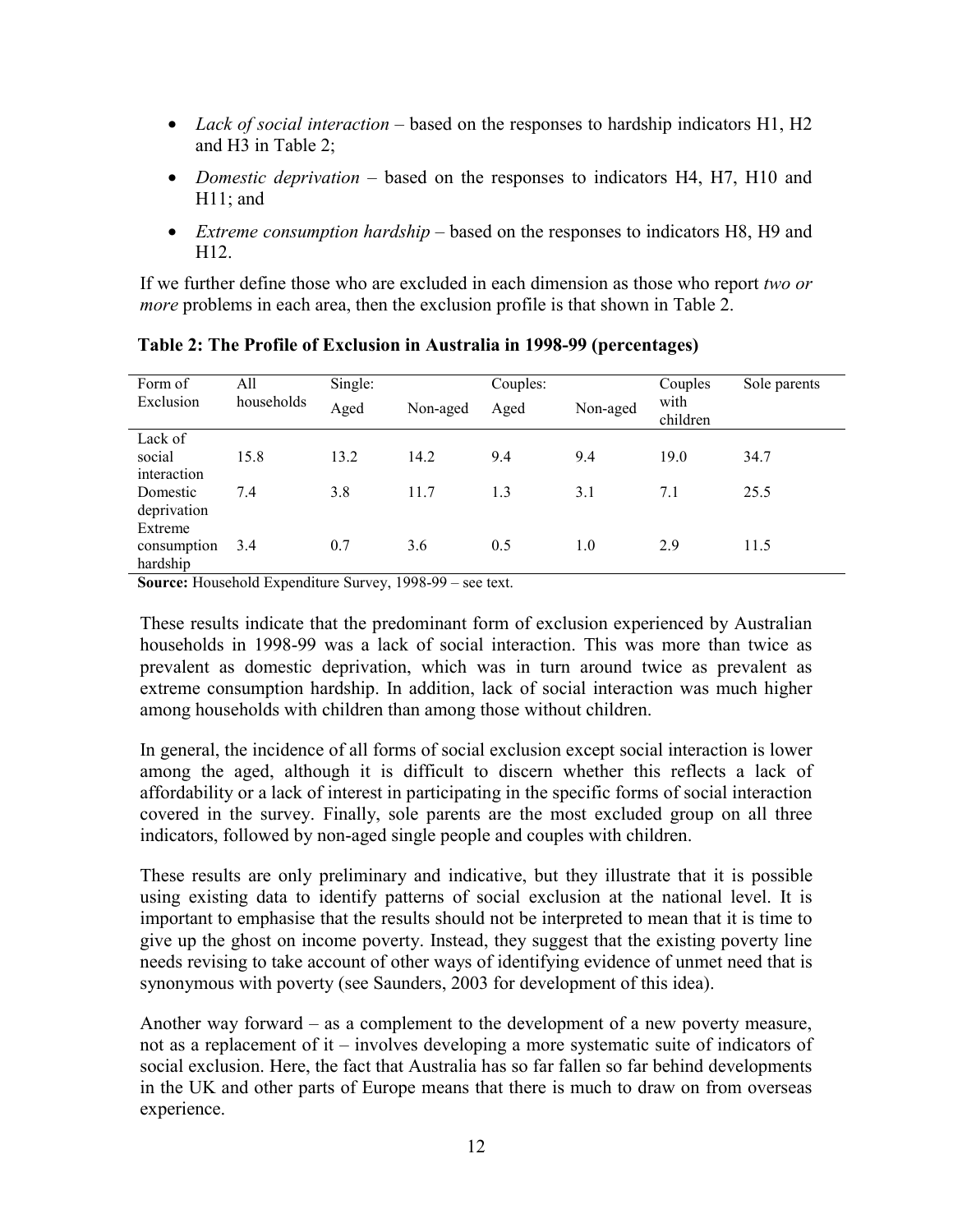As noted earlier, an important aspect of social exclusion is its multi-dimensional nature. This raises questions about which indicators to include and whether or not they should be combined into a single 'Headline Index'. The consensus on the latter appears to be that this is both unnecessary and problematic – certainly in relation to social exclusion where multidimensionality is a key feature and where the aim is to identify the *separate* factors that give rise to different forms of exclusion. Here, interest is not so much in whether or not exclusion is higher this year than last year, or in region A as compared with region B, but rather to identify what forms of exclusion exist at different times, in different forms, for different durations and among different groups, in order to identify what needs to be done about them.

There are two basic questions to consider about the construction of a list of social exclusion indicators: What properties should such indicators to satisfy? And which specific indicators might be included? In relation to the question of indicator properties, a recent report prepared for the Council of the European Union by Atkinson, Cantillon, Marlier and Nolan (2002) identified a set of six basic principles that should be applied to each indicator. These are:

- *Clarity* and lack of ambiguity;
- Robustness and *validation*;
- Policy *responsiveness* (and lack of manipulation);
- *Comparability* (across countries) and consistency (with established international standards);
- *Timeliness* (but subject to revision); and
- Avoidance of unnecessary *informational burden* on states, enterprises and citizens.

They further argue that the whole portfolio of indicators should be:

- *Balanced* across its different dimensions;
- Mutually *consistent* and appropriately weighted; and
- *Transparent* and accessible to citizens.

It is interesting to juxtapose these principles against those used by the ABS in its recently released report on *Measuring Australia's Progress* (MAP) (ABS, 2002). The MAP report is designed to inform decisions about progress in three broad dimensions – economic, social and environmental. It contains a set of headline and supplementary indicators across fifteen main and fifteen supplementary dimensions. The ABS identifies the following criteria as defining what constitutes a 'good' headline indicator (ABS, 2002, Appendix 1):

- *Relevance* (to a particular aspect of progress);
- *Outcome-focused* (as opposed to input- or process-focused);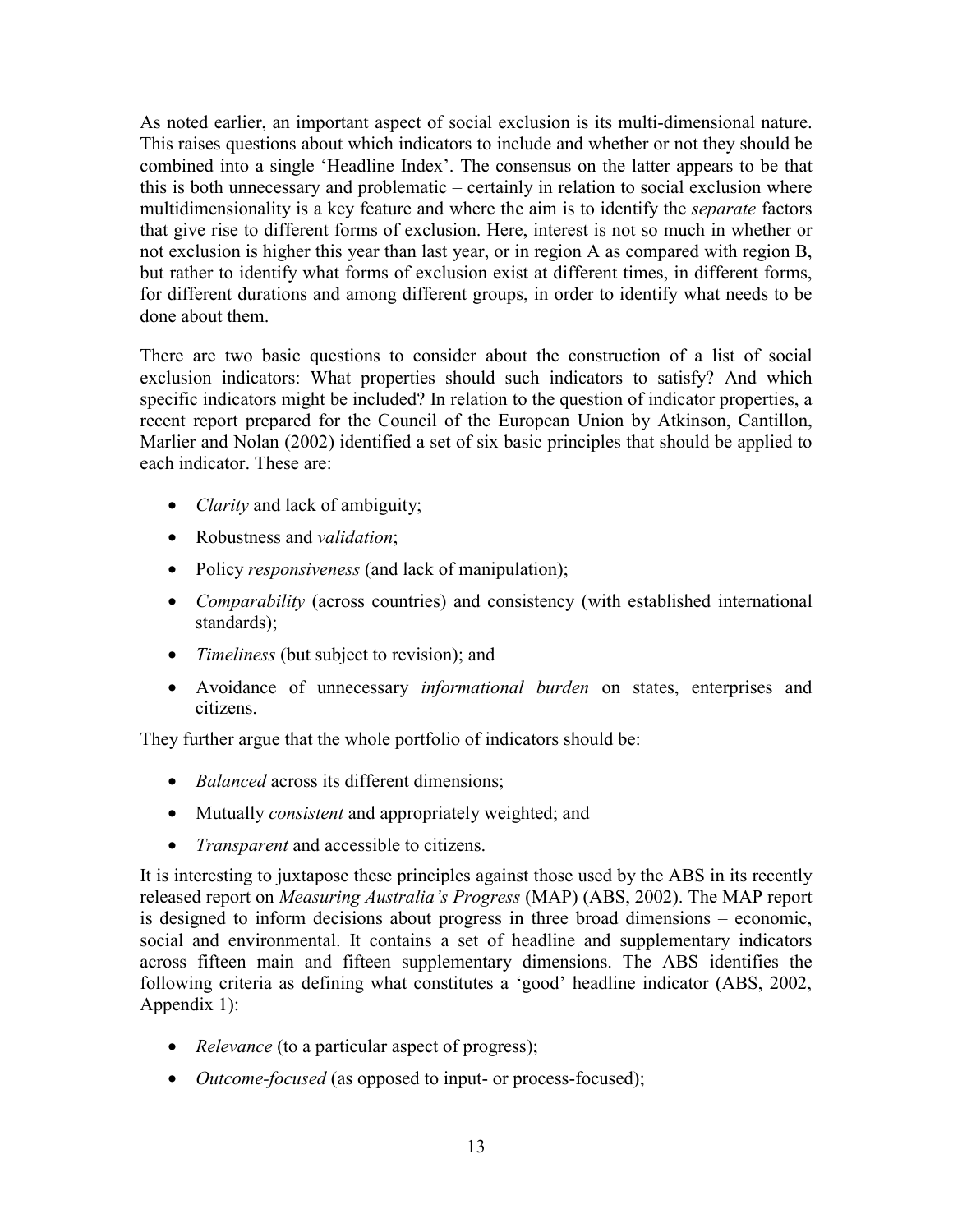- *Unambiguous* in interpretation (in relation to progress);
- Supported by *timely and good quality data*;
- Availability as a *time series*;
- *Sensitivity* (to changes in underlying conditions);
- Be *summary* in nature;
- Capable of *disaggregation* (by population groups or regions); and
- Be *intelligible and interpretable* by the general reader.

This list bears many similarities with the principles espoused by Atkinson and his colleagues, even though the focus of the MAP exercise is far broader than developing indicators of social exclusion. Yet the list of fifteen main MAP dimensions includes several that have direct relevance to social exclusion, including education and training, work, economic disadvantage and inequality, housing, crime and social attachment.

The key feature that is emphasised by the ABS is the 'non-ambiguity criterion' shown third in the above list. It corresponds to the first principle identified by Atkinson et al. (lack of ambiguity) and corresponds to a situation where:

movements in any indicator [can] be unambiguously associated with progress … [accepting that] … this no-ambiguity criteria depends crucially on interpreting movements in one indicator, assuming that the other indicators of progress are unchanged (ABS, 2002, p. 7).

Unfortunately, some of the indicators chosen by ABS do not perform well against this no-ambiguity criterion. Thus, for example, the headline indicator chosen in the dimension of economic disadvantage and inequality is the real equivalised average weekly disposable income of households in the second and third deciles of the income distribution. Even accepting the focus on the second and third deciles rather than the first (which the ABS regards as containing too many unreliably low reported incomes – an issue that requires further examination), the measure proposed reflects movements in absolute (price-adjusted) incomes and thus cannot be unambiguously linked to improvements in either economic disadvantage or inequality, both of which are widely accepted as being explicitly relative (income-adjusted) notions. (I should note that my colleague Peter Siminski and I have pointed this problem out to ABS and we are currently waiting for a response).

So much for principles, what about content? Building on the work done by Atkinson et al., in December 2001 EU Member States agreed to a set of European social indicators. The ten primary indicators are shown on the left hand side of Table 3, with the right hand side showing the closest indicator included in the MAP list. Both lists include several indicators that have been widely used in social exclusion debates and the EU list in particular, has clearly benefited from those debates. Interestingly, the EU list (which refers to social inclusion rather than exclusion – another change to a more politically acceptable language?) includes four measures that are income-based, despite the widespread concern that has been expressed over the notion of income poverty.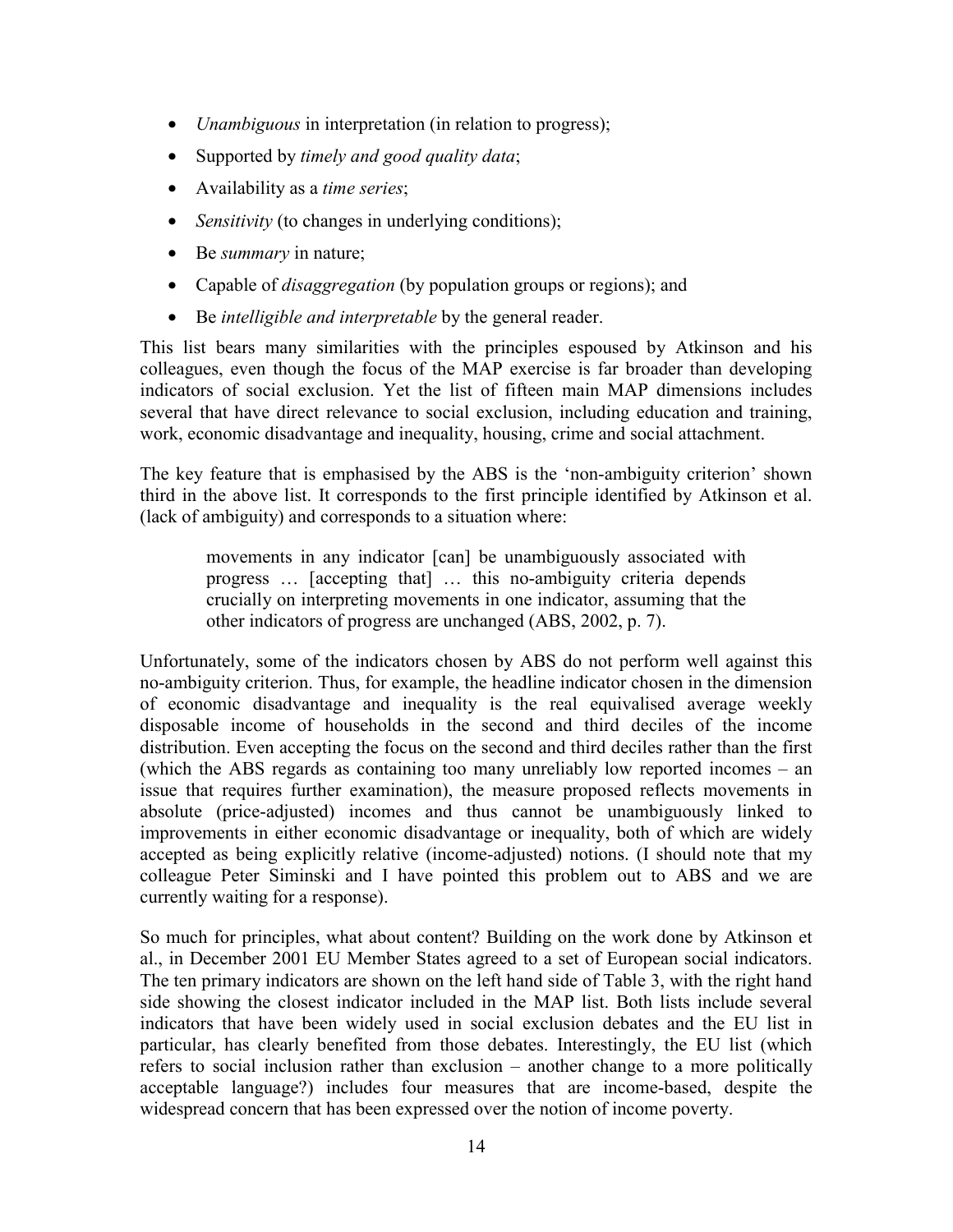| <b>EU Primary Indicators</b>               | Closest MAP Equivalent                        |  |  |  |
|--------------------------------------------|-----------------------------------------------|--|--|--|
| 1. Low income individuals (% living in     | Proportion of households with income          |  |  |  |
| households below 60% of median income)     | below half median income (SI)                 |  |  |  |
| 2. Persistent financial poverty            | NA                                            |  |  |  |
| 3. Depth of financial poverty              | NA                                            |  |  |  |
| 4. Ratio of income of top 20% to bottom    | Real equivalised disposable income of         |  |  |  |
| 20%                                        | households at selected income percentiles     |  |  |  |
|                                            | (SI); Share of income received by             |  |  |  |
|                                            | households in low and high income groups      |  |  |  |
|                                            | (SI)                                          |  |  |  |
| 5. Coefficient of variation of regional    | Unemployment rate (HI) and labour force       |  |  |  |
| employment rates                           | underutilisation rate (SI)                    |  |  |  |
| 6. Long-term unemployment rate             | Long-term unemployment rate (SI)              |  |  |  |
| 7. Percentage of people, living in jobless | <b>NA</b>                                     |  |  |  |
| households                                 |                                               |  |  |  |
| 8. Early school leavers not in further     | Education participation rates for 15-19 year  |  |  |  |
| education/training                         | olds (SI); Year 7/8 to Year 12 retention rate |  |  |  |
|                                            | (SI)                                          |  |  |  |
| 9. Life expectancy at birth                | Proportion of people surviving to ages 50     |  |  |  |
|                                            | and 70 (SI); Infant mortality rate (SI)       |  |  |  |
| 10. Self perceived health status by income | <b>NA</b>                                     |  |  |  |
| level                                      |                                               |  |  |  |
| $\sim$                                     | the state of the state of the state of        |  |  |  |

Note:  $HI =$  headline indicator;  $SI =$  supplementary indicator;  $NA =$  no available indicator. **Sources:** Atkinson, Cantillon, Marlier and Nolan, 2002; ABS, 2002.

There is a degree of overlap between the two lists and it is important to bear in mind that there are many other indicators in the Australian list that have a direct bearing on social exclusion. Examples include indicators of criminal activity, inadequate housing, homelessness and various forms of social and recreational participation.

In summary, despite some limitations, the ABS has, through its MAP project, provided a basis on which it would be possible to develop a list of indicators that focus more specifically on social exclusion. Much of the framework and data are already in place; now they just need to be pulled together.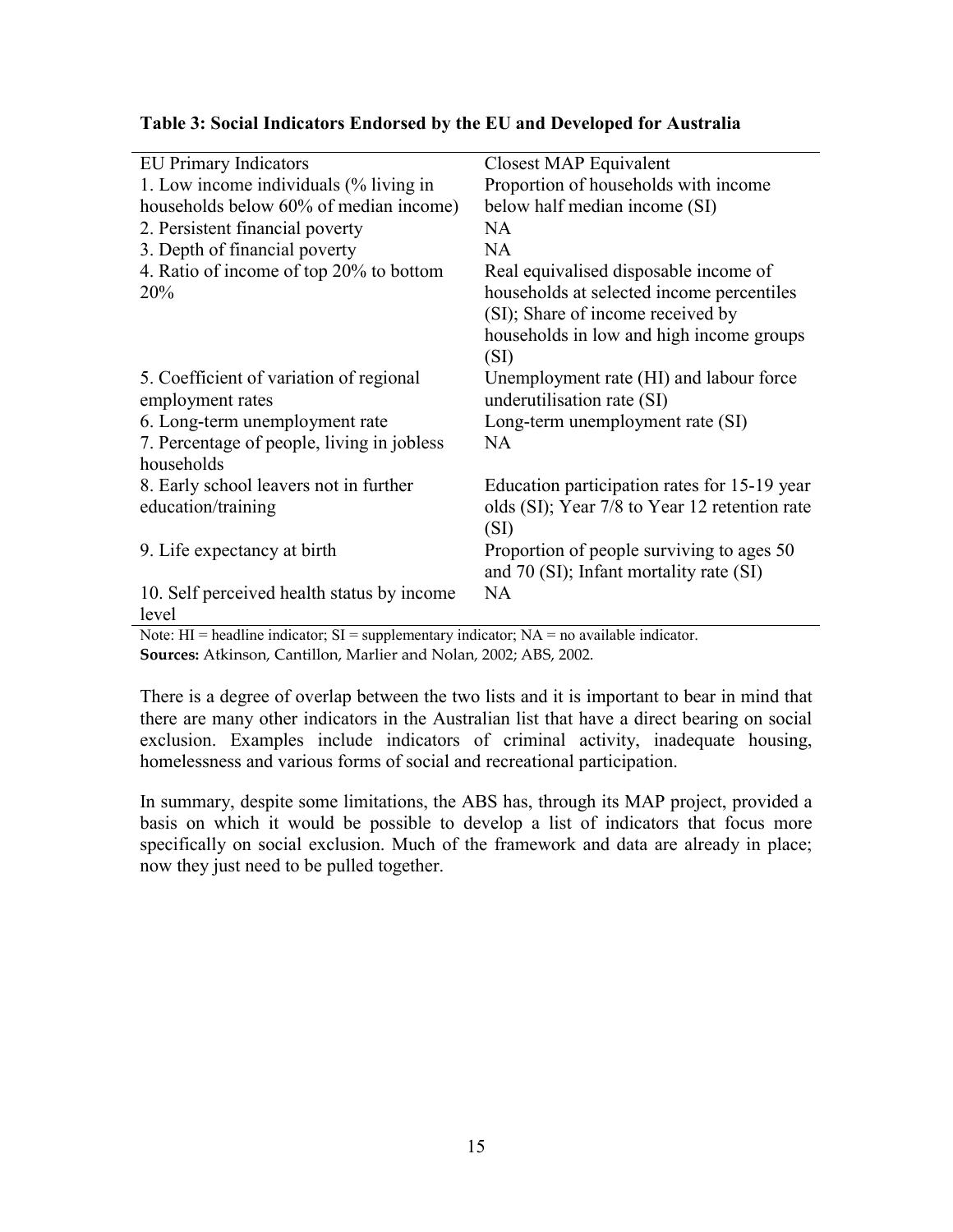## **3 Policy**

This final section briefly considers the impact of social exclusion on the policy debate in Australia. But first a few comments on what happened in the UK, where the embrace of social exclusion by policy agencies reflected official rejection of 'the p-word' and the failure of 'p-research' to exert any policy impact. As a consequence, 'p-researchers' faced a stark choice: change the discourse or become (or remain?) irrelevant and ineffective. Under Thatcher, the latter seemed the better option, as there was little prospect for social policies, however they were articulated. Principle over impact!

But political priorities and imperatives matter. The election of the Blair Government put social policy back on the agenda and in that context, it was important that the research community could engage with policy makers. Social exclusion became a focus of policy, new structures were set in place and the research community was on notice that if they wanted the government to listen, they would need to engage in 'social exclusion speak'. There was initial resistance from those (like Jonathan Bradshaw) who saw this as a betrayal of a lifetime commitment to poverty eradication, but it gradually faded as it became clear that the government was committed to implementing programs designed to improve the conditions of the poorest people and the poorest areas.

Far from social exclusion replacing poverty in the policy discourse, the Blair Government has also taken poverty seriously, with the commitment to reduce and abolish child poverty by 2020. Social exclusion and poverty are different and both will have a role to play in developing policies designed to achieve this target.

In Australia currently, 'the p-word' is still not used in polite political circles and it languishes on the margins of the welfare reform debate. Social exclusion is not faring much better. To date, those driving the national social policy agenda have focused almost entirely on a very narrow conception of social exclusion, defined as a lack of economic or social participation. The welfare reform debate has emphasised the role of 'stronger communities that can generate more opportunities for social and economic participation' (Reference Group on Welfare Reform, 2000: 4), while official government policy is, as noted earlier, to develop a safety net that provides better incentives and 'encourages participation through a renewed emphasis on expecting Australians to use all their existing capacities' (Commonwealth of Australia, 2002: 8).

In practice, this means employment, despite all the worthy rhetoric about the social value of caring and volunteer work. There seems little recognition of how participation is constrained by the embedded structures and processes that give rise to exclusion.

There is, however, another dialogue running alongside the welfare reform agenda that is focusing on issues of regional hardship and inequalities that has much in common with a social exclusion perspective. It finds its strongest voices in State Governments) and in Commonwealth Departments responsible for service delivery, as opposed to the central line agencies that set the policy agenda and control resources.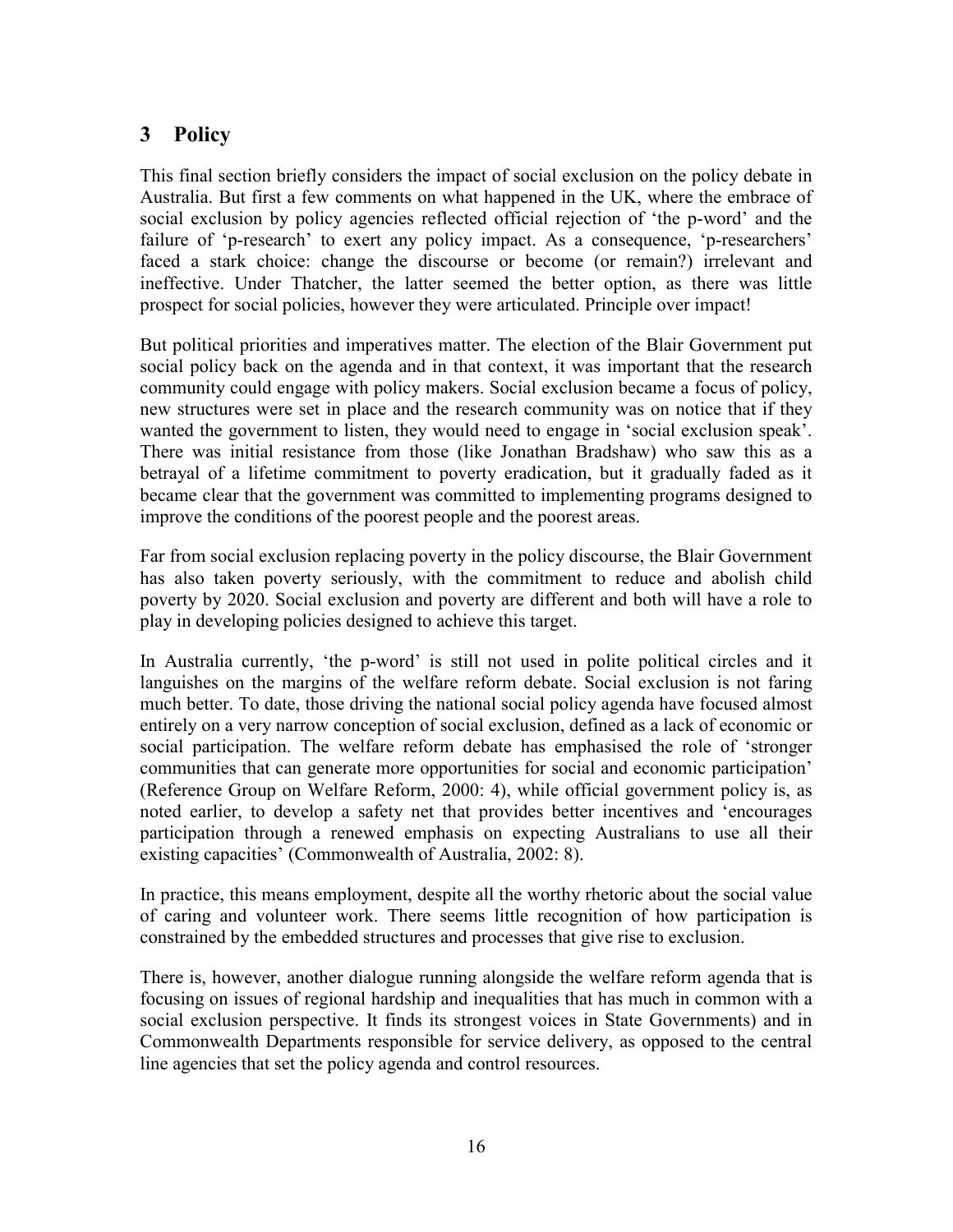Overall, there are two main barriers preventing social exclusion exerting anything more than a marginal influence on policy development in the foreseeable future. The first is a lack of will – of interest, even – among key agencies and individuals within the Howard Government. The second is the lack of any clear common interest in tackling the causes and consequences of social exclusion between the Commonwealth and State governments.

Until the former obstacle is overcome, there is little prospect of gaining access to the resources required to implement a sustained attack on social exclusion in this country.

A major obstacle here is the inherent contradictions between the current neo-liberal policy paradigm that stresses personal autonomy, freedom of choice and individual responsibility and the focus on exclusionary structures and processes that is the essence of the social exclusion approach. In the wrong hands, social exclusion has the potential to be used to moralise about the poor and further stigmatise the excluded. Until the current federal-financial obstacles are overcome, the prospects for translating available resources into an effective national plan of action will also remain unfulfilled. Addressing problems of regional inequality and area exclusion requires a national framework and an agreed plan of action.

To end on a more optimistic note, progress has been made in our thinking about what social exclusion means and what needs to be done to address it. We are slowly gathering some of the right kinds of data, including as part of the survey of Household, Income and Labour Dynamics in Australia (HILDA) (Weston and Wooden, 2002) as well as the ABS collections referred to above. We are also staring to put them together in the right kinds of ways. And there is a sense of the beginning of a renewed effort at overcoming the current impasse that has plagued Australian poverty research that has the potential to integrate poverty and social exclusion in both the research and policy domains.

But we are still far away from making significant progress on many of the five points noted at the outset that Jones and Smyth saw as the benefits of adopting a social exclusion framework. Where progress has been made, this has mainly reflected been the limitations of existing frameworks, rather than any explicit endorsement of social exclusion as a new organising concept. Those of us involved in these research efforts need to be thinking more strategically about how we can exert influence on those setting the policy agenda. That is the real challenge that lies ahead.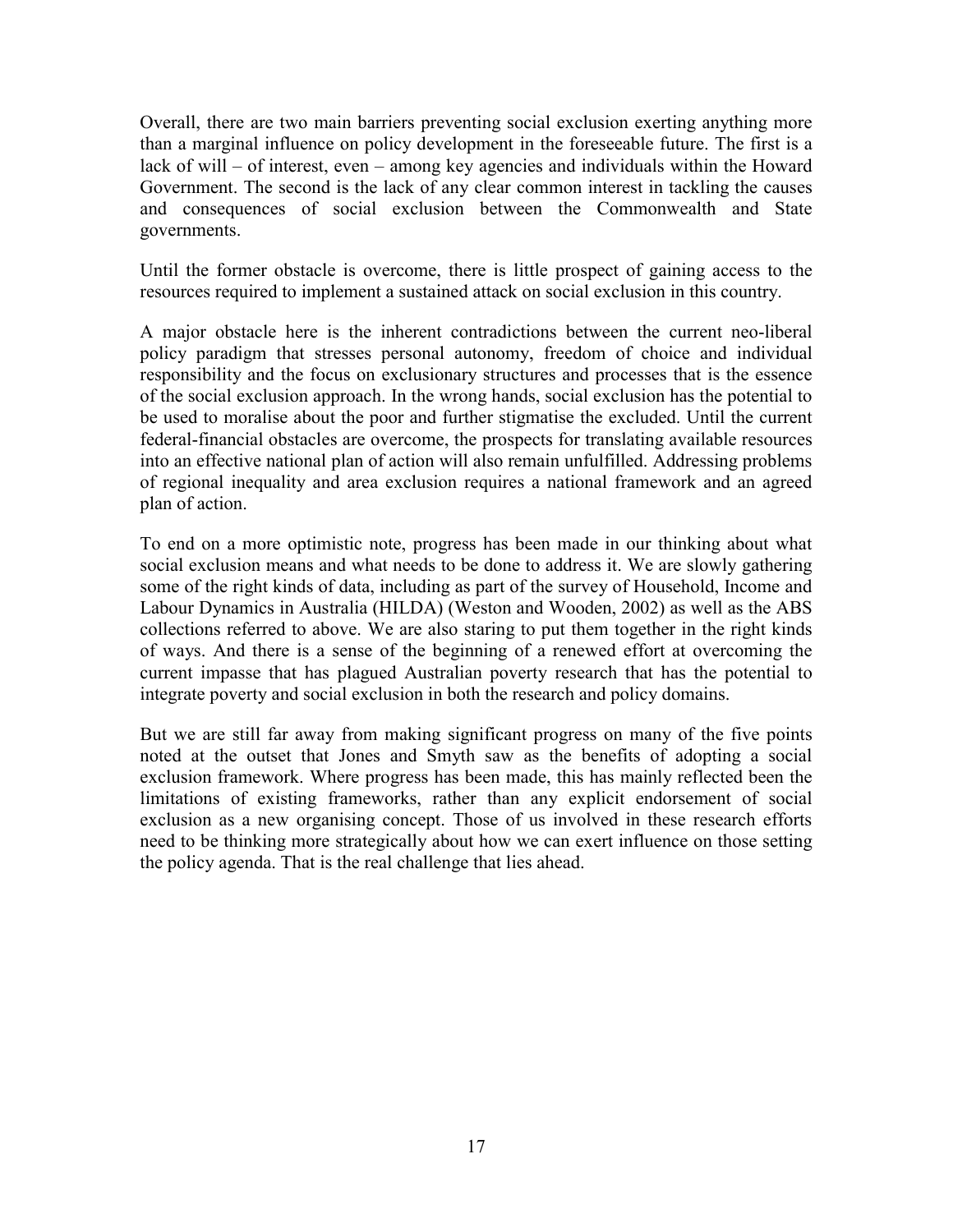#### **References**

Atkinson, A.B. (1998a), 'Social Exclusion, Poverty and Unemployment', in A.B. Atkinson and J. Hills (eds.), *Exclusion, Employment and Opportunity,* CASE paper 4, Centre for the Analysis of Social Exclusion, London School of Economics, 1-20.

Atkinson, A.B., Cantillon, B., Marlier, E. and Noaln, B. (2002), *Social Indicators. The EU and Social Inclusion,* Oxford University Press, Oxford.

Australian Bureau of Statistics (2002), *Measuring Australia's Progress,* Catalogue No. 1370.0, ABS, Canberra.

Bradshaw, J. (2003), 'How Has the Notion of Social Exclusion Developed in the European Discourse?', *Plenary Address to the 2003 Australian Social Policy Conference*, Social Policy Research Centre, University of New South Wales.

Bray, J. R. (2001), *Hardship in Australia. An Analysis of Financial Stress Indicators in the 1998-99 Australian Bureau of Statistics Household Expenditure Survey*, Occasional Paper No. 4, Department of Family and Community Services, Canberra.

Burchardt, T. (2000), 'Social Exclusion: Concepts and Evidence', in D. Gordon and P. Townsend (eds.), *Breadline Europe. The Measurement of Poverty,* Policy Press, Bristol, 385-406.

Commonwealth of Australia (2002), *Building a Simpler System to Help Jobless Families and Individuals,* Canberra.

Donnison, D. (1998), *Policy for a Just Society,* Macmillan, London.

Gordon, D., Adelman, L., Ashworth, K., Bradshaw, J., Levitas, R., Middleton, S., Pantazis, C., Patsios, D., Payne, S., Townsend, P. and Williams, J. (2000), *Poverty and Social Exclusion in Britain,* Joseph Rowntree Foundation, York.

Henry, K. (2002), 'Globalisation, Poverty and Inequality: Friends, Foes or Strangers?', presented to the *Towards Opportunity and Prosperity Conference*, University of Melbourne, April.

Levitas, R. (2000), 'What Is Social Exclusion?' in D. Gordon and P. Townsend (eds.), *Breadline Europe. The Measurement of Poverty,* Policy Press, Bristol, 357-83.

McColl, R., Pietsch, L. and Gatenby, J. (2001), 'Household Income, Living Standards and Financial Stress', *Australian Economic Indicators. June 2001,* Catalogue No. 1350.0, ABS, Canberra, 13-32.

Micklewright, J. (2002), 'Social Exclusion and Children: A European View for a US Debate', *Innocenti Working Paper No. 90,* UNICEF Innocenti Research Centre, Florence.